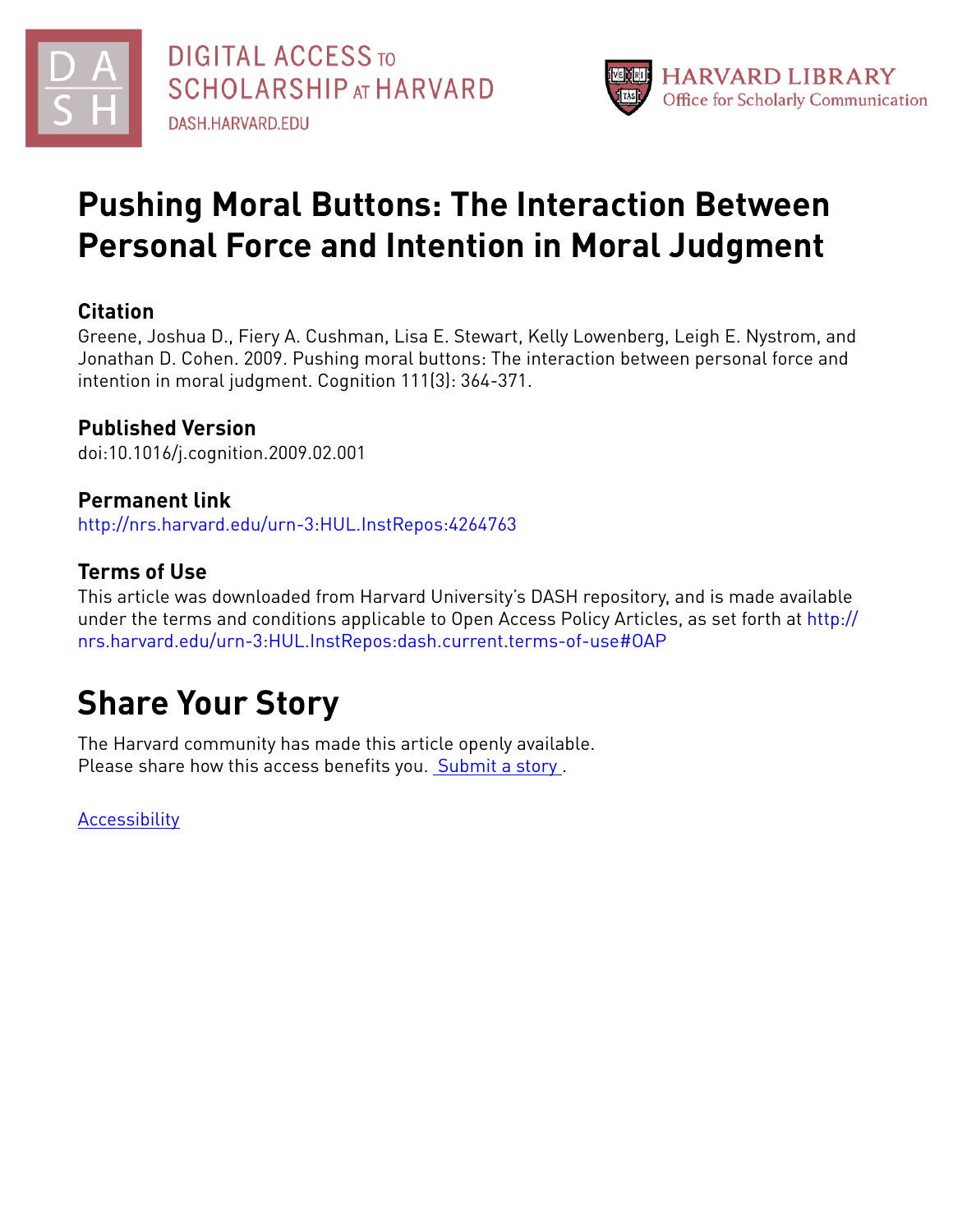## Pushing Moral Buttons: The Interaction Between Personal Force and Intention in Moral Judgment

In press at *Cognition*

Joshua D. Greene<sup>1</sup>, Fiery A. Cushman<sup>1,</sup> Lisa E. Stewart<sup>1</sup>,

Kelly Lowenberg<sup>2</sup>, Leigh E. Nystrom<sup>3</sup>, Jonathan D. Cohen<sup>3</sup>

<sup>1</sup>Department of Psychology, Harvard University; <sup>2</sup>University of Pennsylvania; <sup>2</sup>Stanford Law School; <sup>3</sup>Department of Psychology and Princeton Neuroscience Institute, Princeton University.

Correspondence to:

Joshua D. Greene, Department of Psychology, 33 Kirkland St.

Cambridge, MA 02138

### jdgreene@wjh.harvard.edu

(617) 495-3898

Keywords: moral psychology, moral cognition, moral judgment, trolley

problem, personal force, intention

Word Count: 4328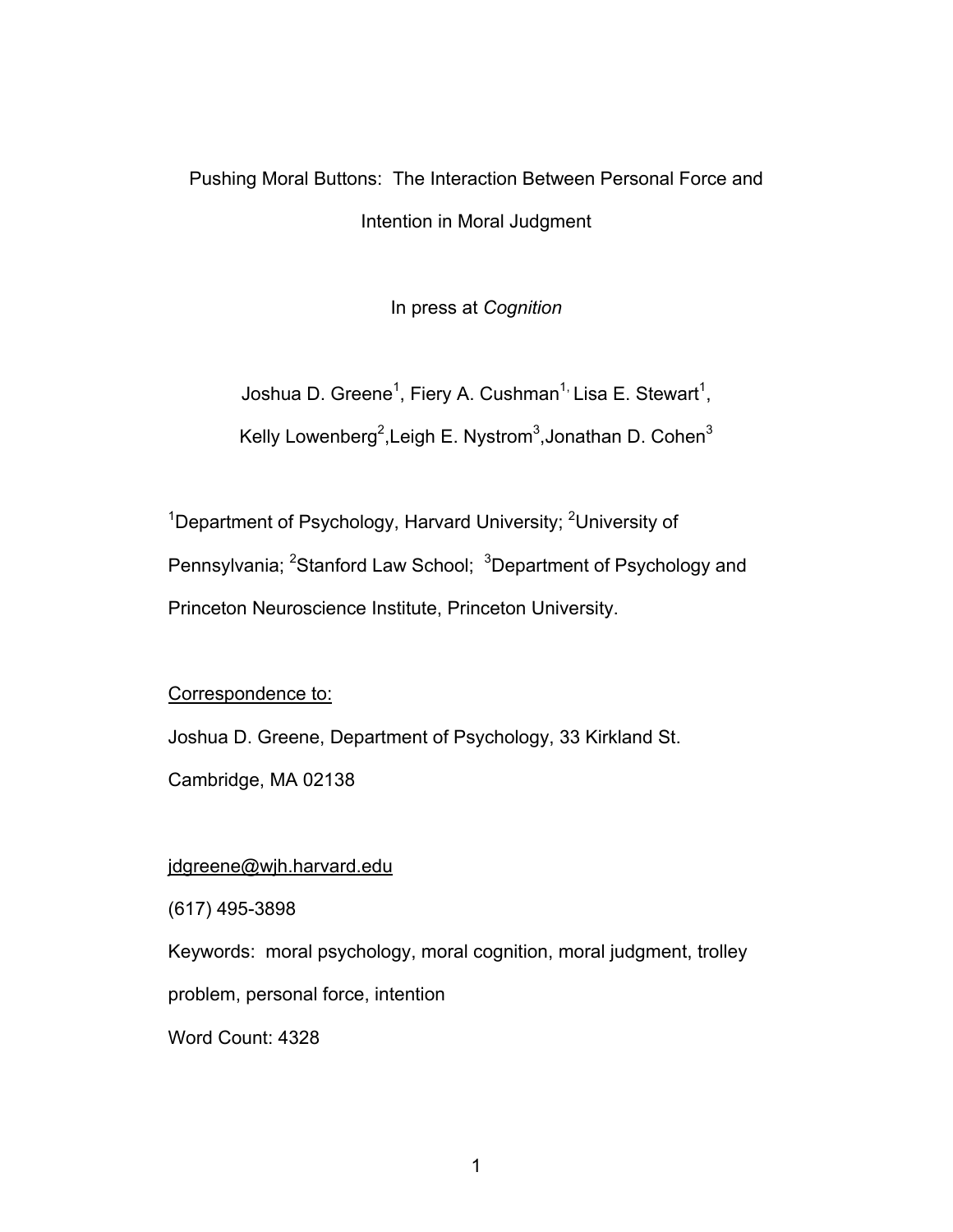#### **Abstract**

In some cases people judge it morally acceptable to sacrifice one person's life in order to save several other lives, while in other similar cases they make the opposite judgment. Researchers have identified two general factors that may explain this phenomenon at the stimulus level: (1) the agent's intention (i.e. whether the harmful event is intended as a means or merely foreseen as a side-effect) and (2) whether the agent harms the victim in a manner that is relatively "direct" or "personal." Here we integrate these two classes of findings. Two experiments examine a novel personalness/directness factor that we call *personal force*, present when the force that directly impacts the victim is generated by the agent's muscles (e.g., in pushing). Experiments 1a-b demonstrate the influence of personal force on moral judgment, distinguishing it from physical contact and spatial proximity. Experiments 2a-b demonstrate an interaction between personal force and intention, whereby the effect of personal force depends entirely on intention. These studies also introduce a method for controlling for people's real-world expectations in decisions involving potentially unrealistic hypothetical dilemmas.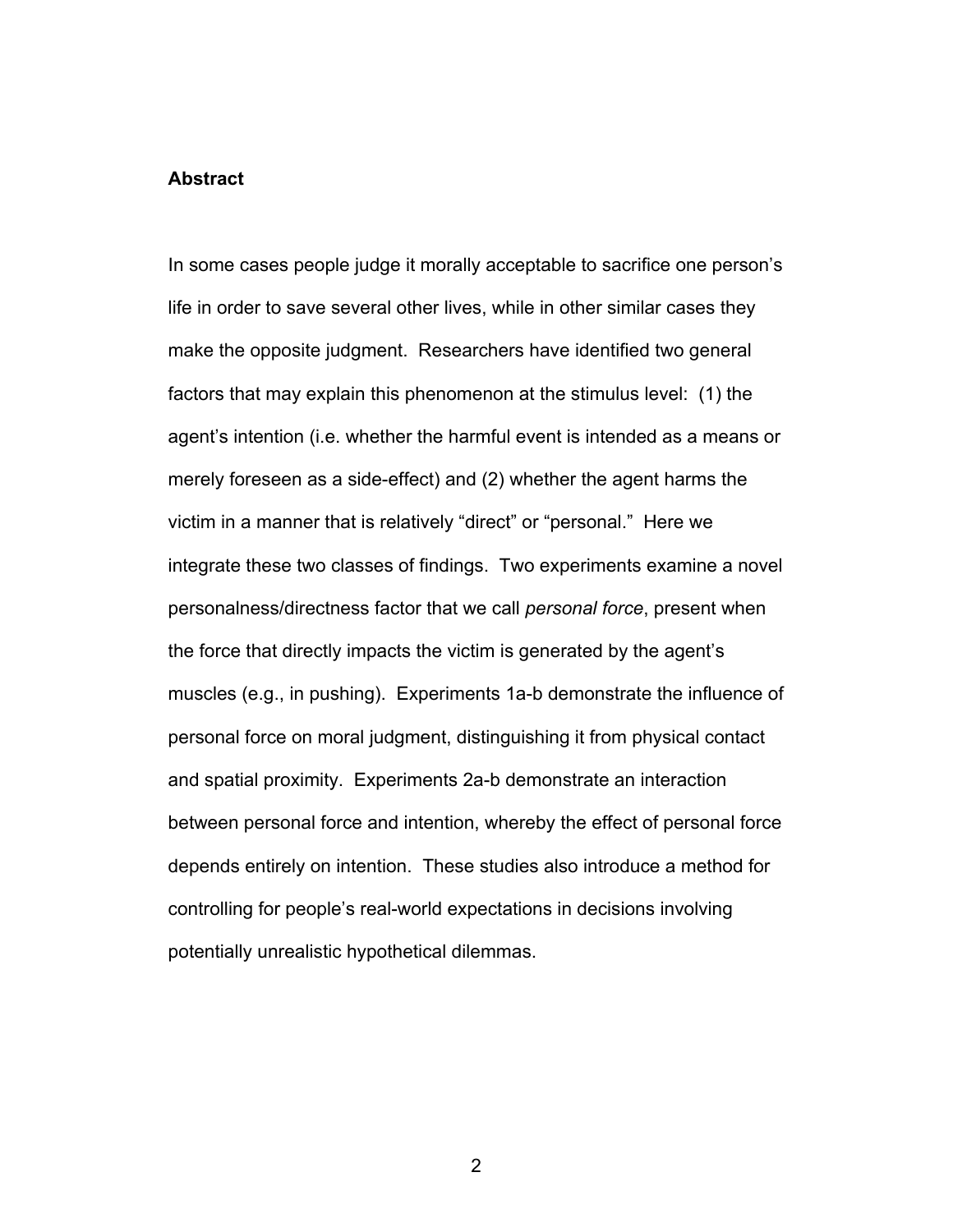#### **1. Introduction**

Many moral and political controversies involve a tension between individual rights and the greater good (Singer, 1979). This tension is nicely captured by a puzzle known as the "Trolley Problem" that has long interested philosophers (Foot, 1978; Thomson, 1985) and that has recently become a topic of sustained neuroscientific (Ciaramelli, Muccioli, Ladavas, & di Pellegrino, 2007; J. D. Greene, Nystrom, Engell, Darley, & Cohen, 2004; J. D. Greene, Sommerville, Nystrom, Darley, & Cohen, 2001; Koenigs et al., 2007; Mendez, Anderson, & Shapira, 2005; Schaich Borg, Hynes, Van Horn, Grafton, & Sinnott-Armstrong, 2006) and psychological (Cushman, Young, & Hauser, 2006; J. Greene, Morelli, Lowenberg, Nystrom, & Cohen, 2008; M Hauser, Cushman, Young, Jin, & Mikhail, 2007; Mikhail, 2000, 2007; Moore, Clark, & Kane, 2008; Nichols & Mallon, 2005; Waldmann & Dieterich, 2007) investigation. One version of the trolley problem is as follows: A runaway trolley is about to run over and kill five people. In the *switch* dilemma<sup>1</sup> one can save them by hitting a switch that will divert the trolley onto a side-track, where it will kill only one person. In the *footbridge* dilemma one can save them by pushing someone off a footbridge and into the trolley's path, killing him, but stopping the trolley. Most people approve of the five-for-one tradeoff in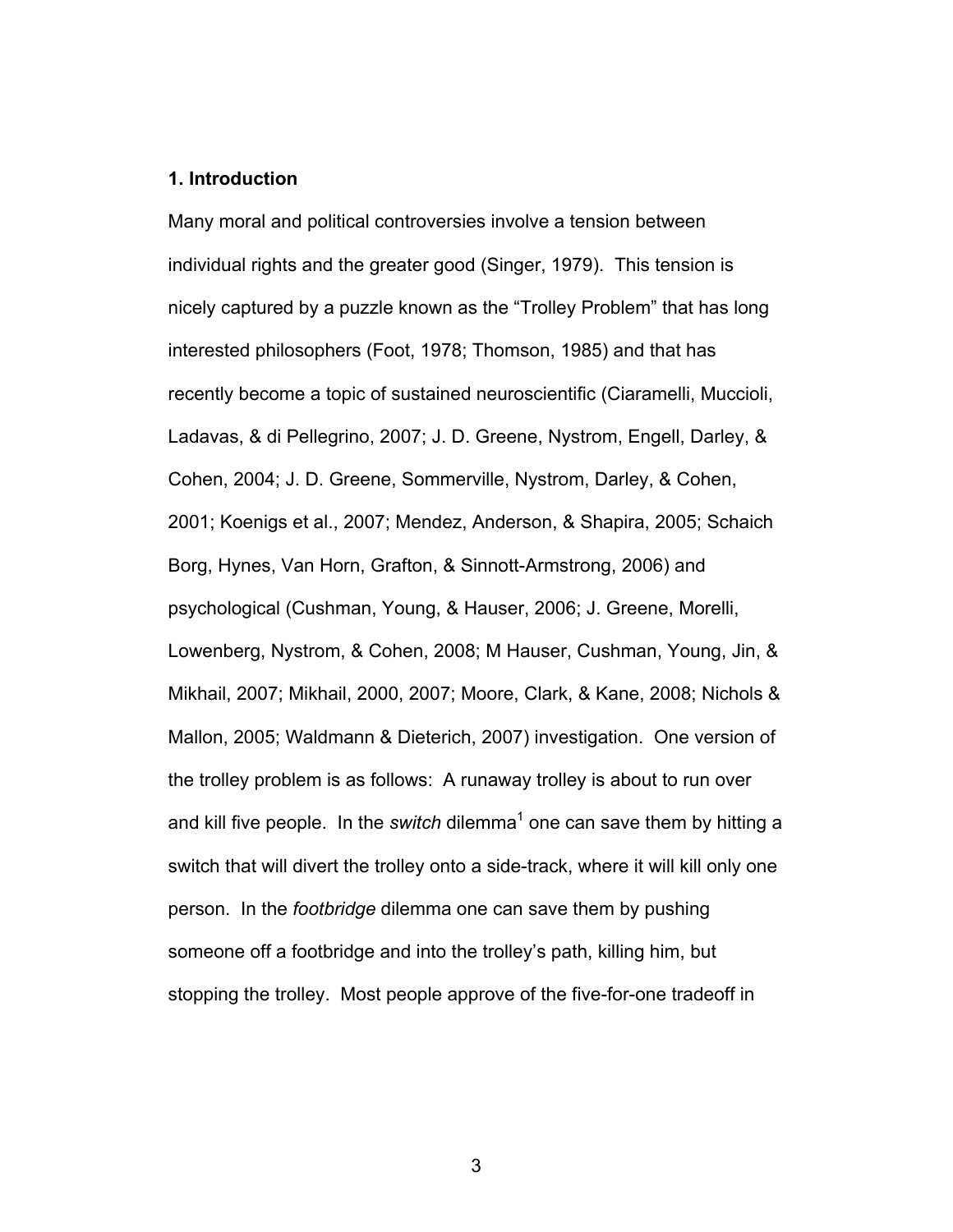the *switch* dilemma, but not in the *footbridge* dilemma (Cushman et al., 2006; Greene et al., 2001; Petrinovich, O'Neill, & Jorgensen, 1993).

What explains this pattern of judgment? Neuroimaging (Greene, et al., 2001, 2004), lesion (Ciaramelli et al., 2007; Koenigs et al., 2007; Mendez et al., 2005), and behavioral (Bartels, 2008; J. Greene et al., 2008; Valdesolo & DeSteno, 2006) studies indicate that people respond differently to these two cases because the action in the *footbridge* dilemma elicits a stronger negative emotional response. But what features of this action elicit this response? Recent studies implicate two general factors. First, following Aquinas (unknown/2006), many appeal to *intention* and, more specifically, the distinction between harm intended as a *means* to a greater good (as in the *footbridge* dilemma) and harm that is a foreseen but "unintended" *side-effect* of achieving a greater good (as in the *switch* dilemma) (Cushman et al., 2006; Hauser et al., 2007; Mikhail, 2000; Schaich Borg et al., 2006). Second, many studies appeal to varying forms of "directness" or "personalness," including *physical contact* between agent and victim (Cushman et al., 2006), the *locus of intervention* (victim vs. threat) in the action's underlying causal model (Waldmann & Dieterich, 2007), whether the action involves deflecting an existing threat (Greene et al., 2001), and whether the harmful action is mechanically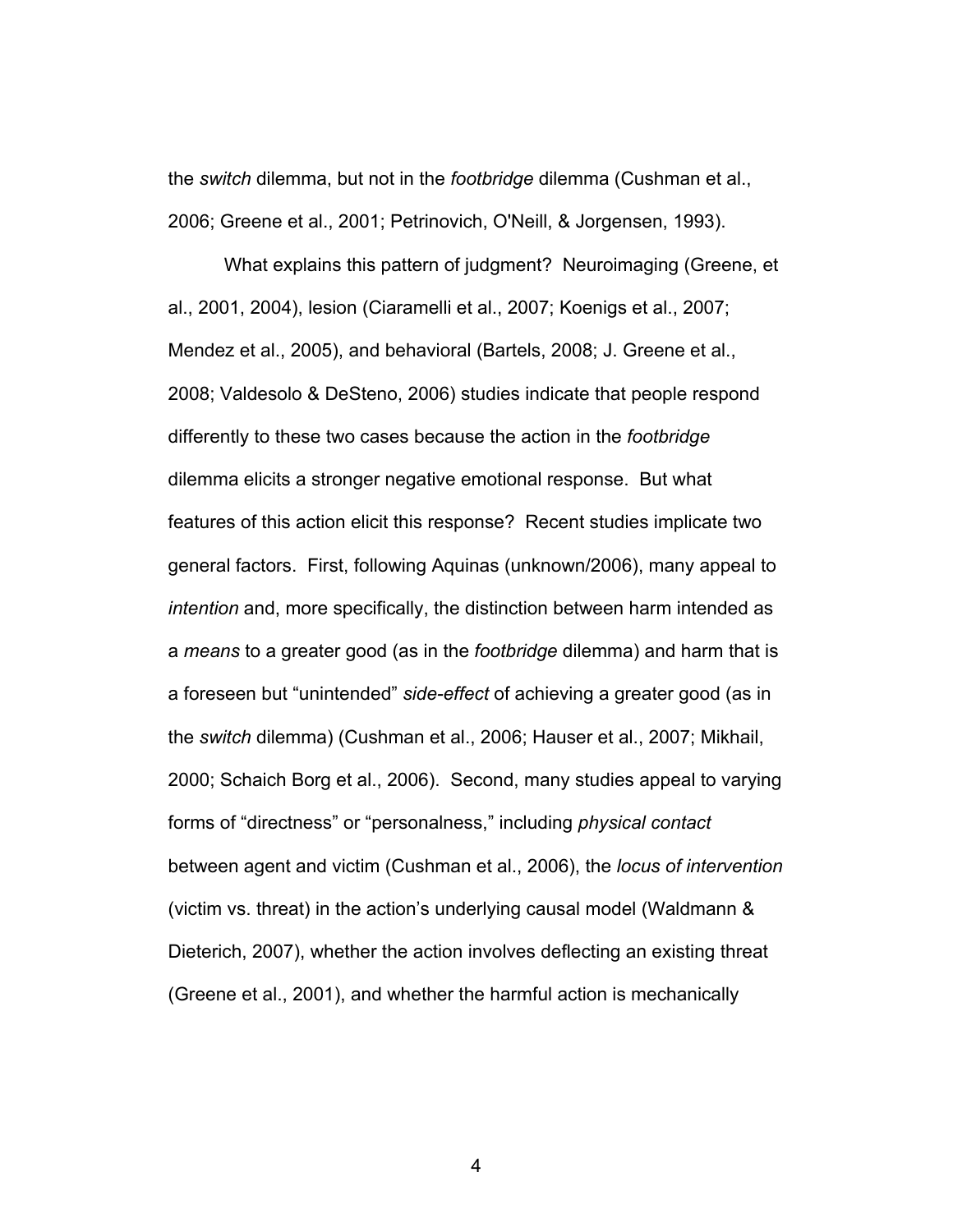mediated (Moore et al., 2008; Royzman & Baron, 2002). The aim of this paper is to integrate these two lines of research.

We present two experiments examining a directness/personalness factor that we call *personal force*. An agent applies personal force to another when the force that *directly* impacts the other is generated by the agent's muscles, as when one pushes another with one's hands or with a rigid object. Thus, applications of personal force, so defined, cannot be mediated by mechanisms that respond to the agent's muscular force by releasing or generating a different kind of force and applying it to the other person. Although all voluntary actions that affect others involve muscular contractions, they do not necessarily involve the application of personal force to another person. For example, firing a gun at someone or dropping a weight onto someone by releasing a lever do not involve the application of personal force because the victims in such cases are directly impacted by a force that is distinct from the agent's muscular force, i.e. by the force of an explosion or gravity. The cases of direct harm examined by Royzman and Baron (2002) are not so direct as to involve the application of personal force. The direct/indirect distinction described by Moore and colleagues (2008) is similar to the distinction drawn here between personal and impersonal force, but Moore and colleagues do not systematically distinguish between physical contact and personal force.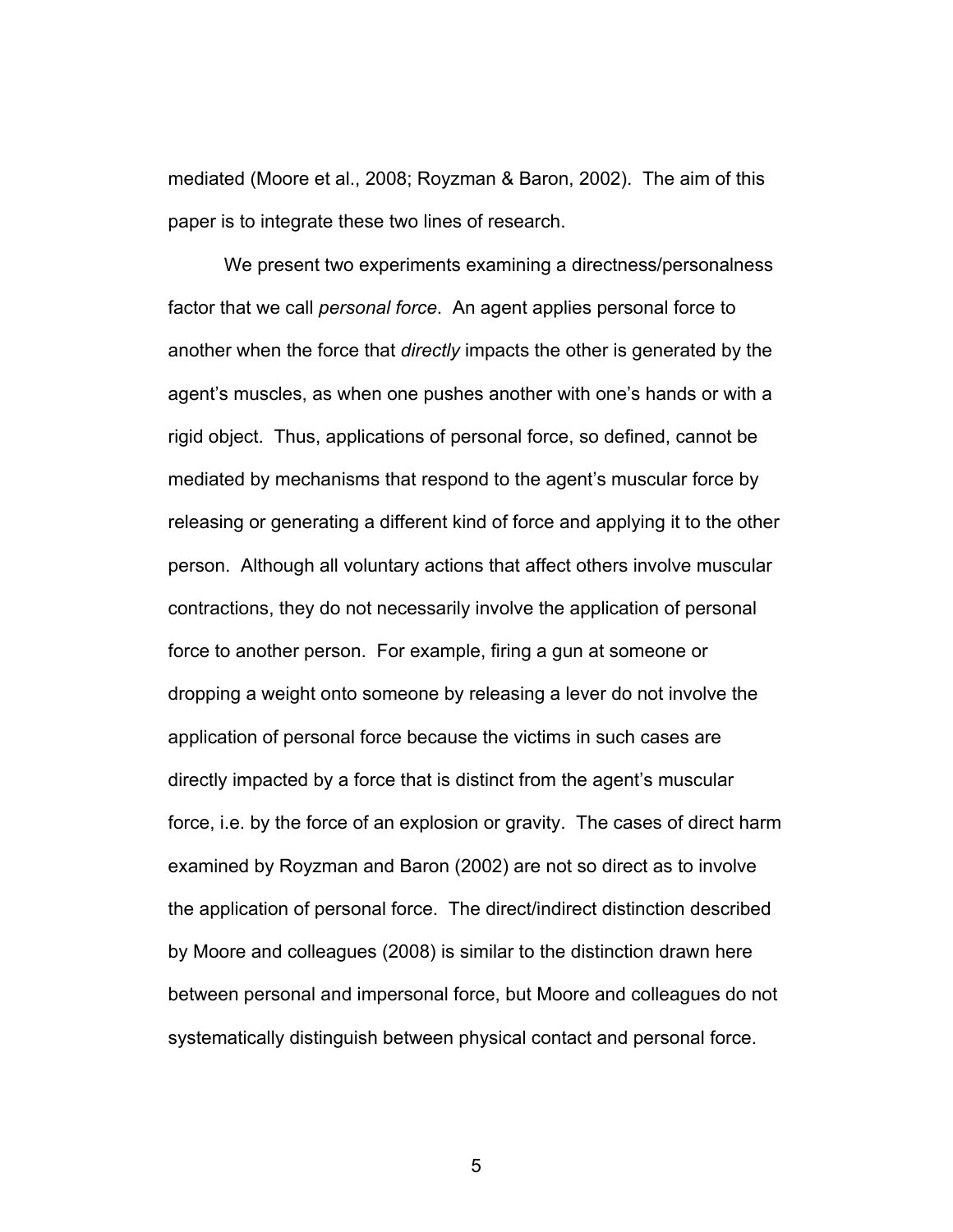Experiments 1a-b aim to document the influence of personal force, contrasting its effect with those of physical contact (1a-b) and spatial proximity (1a) between agent and victim. Experiment 1a also introduces a method for controlling for effects of *unconscious realism*, i.e. a tendency to unconsciously replace a moral dilemma's unrealistic assumptions with more realistic ones. ("Trying to stop a trolley with a person is unlikely to work.") Experiments 2a-b examine the interaction between personal force and intention. More specifically, we ask whether the effect of personal force depends on intention and vice versa.

#### **2. Experiment 1a**

We compared four versions of the *footbridge* dilemma to isolate the effects of spatial proximity, physical contact, and personal force on moral judgments concerning harmful actions. We also tested the unconscious realism hypothesis by controlling for subjects' real-world expectations.

#### **2.1 Method**

*Subjects*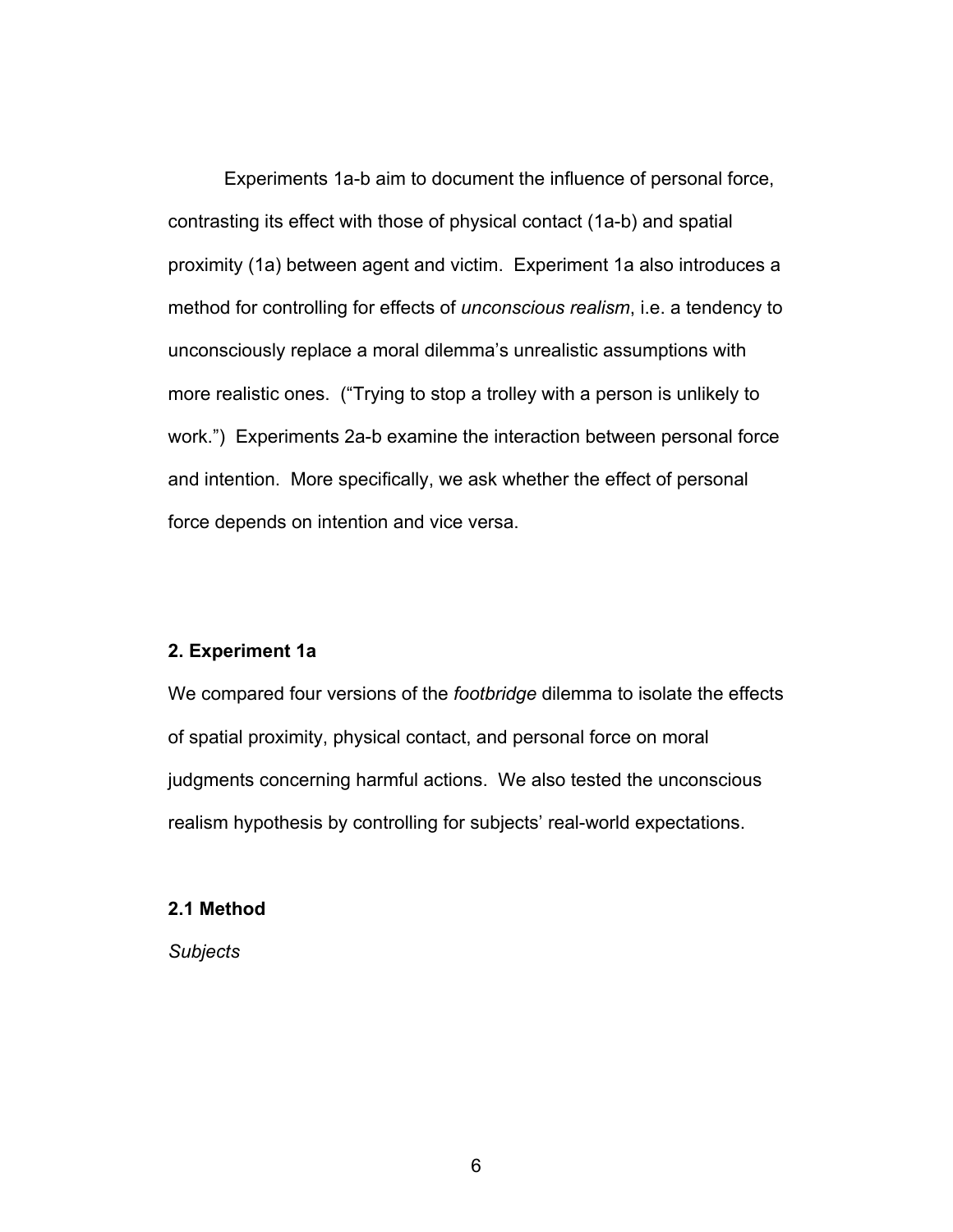Subjects were 271 females, 337 males, and 12 gender unknown. The mean age was 31. Subjects were recruited anonymously in public venues in New York City and Boston. Subjects were paid \$3.

#### *Design, materials, and procedure*

Subjects responded to one of four versions of the *footbridge* dilemma in a between-subject design, indicating the extent to which the proposed action is "morally acceptable." In the *standard footbridge* dilemma (n = 154, Figure 1a), the agent (named Joe) may save the five by pushing the victim off the footbridge using his hands. This action involves spatial proximity, physical contact, and personal force. In the *remote footbridge* dilemma (n = 82, Figure 1d), Joe may drop the victim onto the tracks using a trap door and a remote switch. This action involves none of the three aforementioned factors. The *footbridge pole* dilemma (n = 72, Figure 1b) is identical to the *standard footbridge* dilemma except that Joe uses a pole rather than his hands to push the victim. This dilemma involves spatial proximity and personal force without physical contact. The *footbridge switch* dilemma (n = 160, Figure 1c) is identical to the *remote footbridge* dilemma except that Joe and the switch are adjacent to the victim. This dilemma involves spatial proximity without physical contact or personal force. Comparing *remote footbridge* to *footbridge switch* isolates the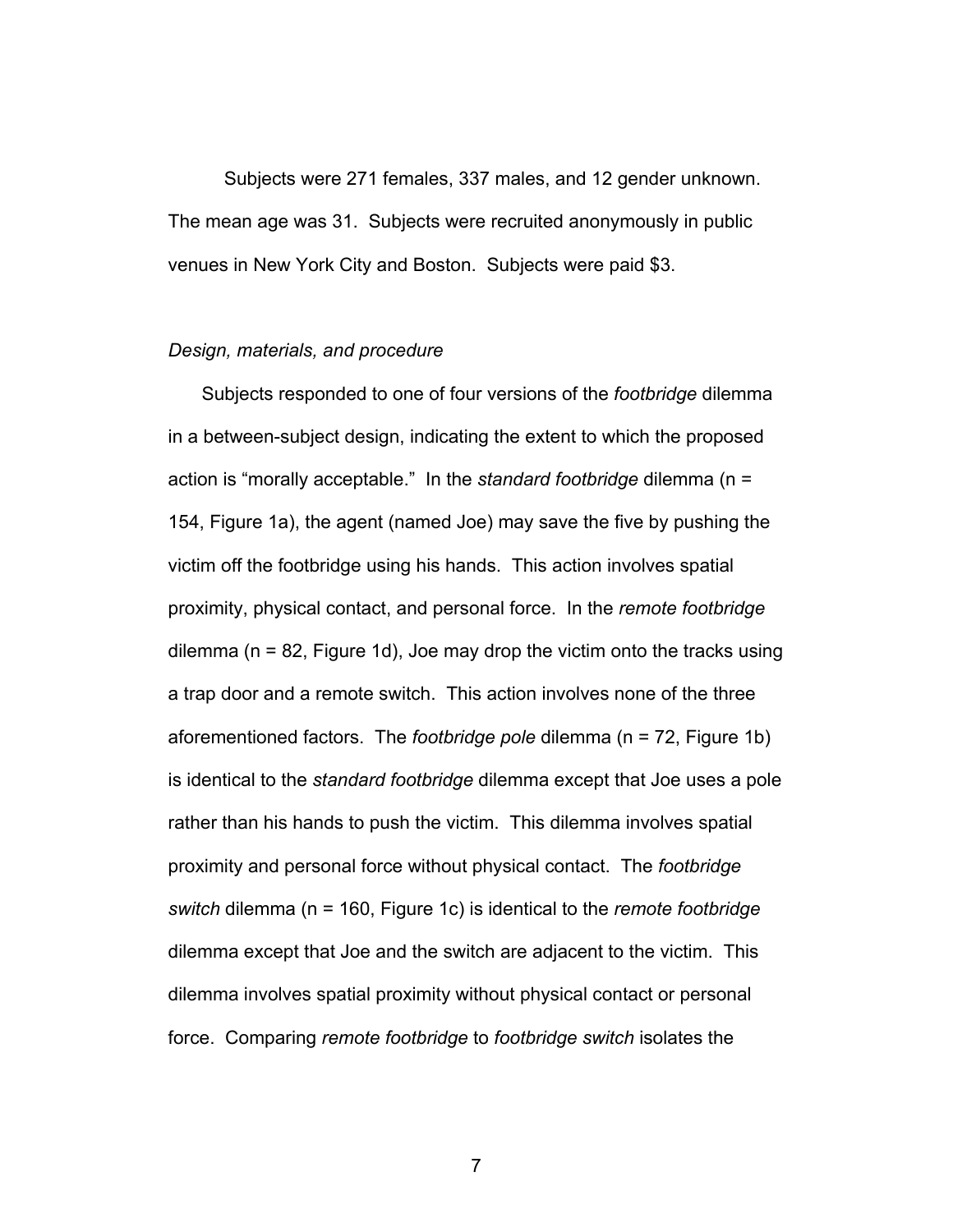effect of spatial proximity. Comparing *standard footbridge* to *footbridge pole* isolates the effect of physical contact. Comparing *footbridge switch* to *footbridge pole* isolates the effect of personal force.





The text of the *standard footbridge* dilemma is as follows: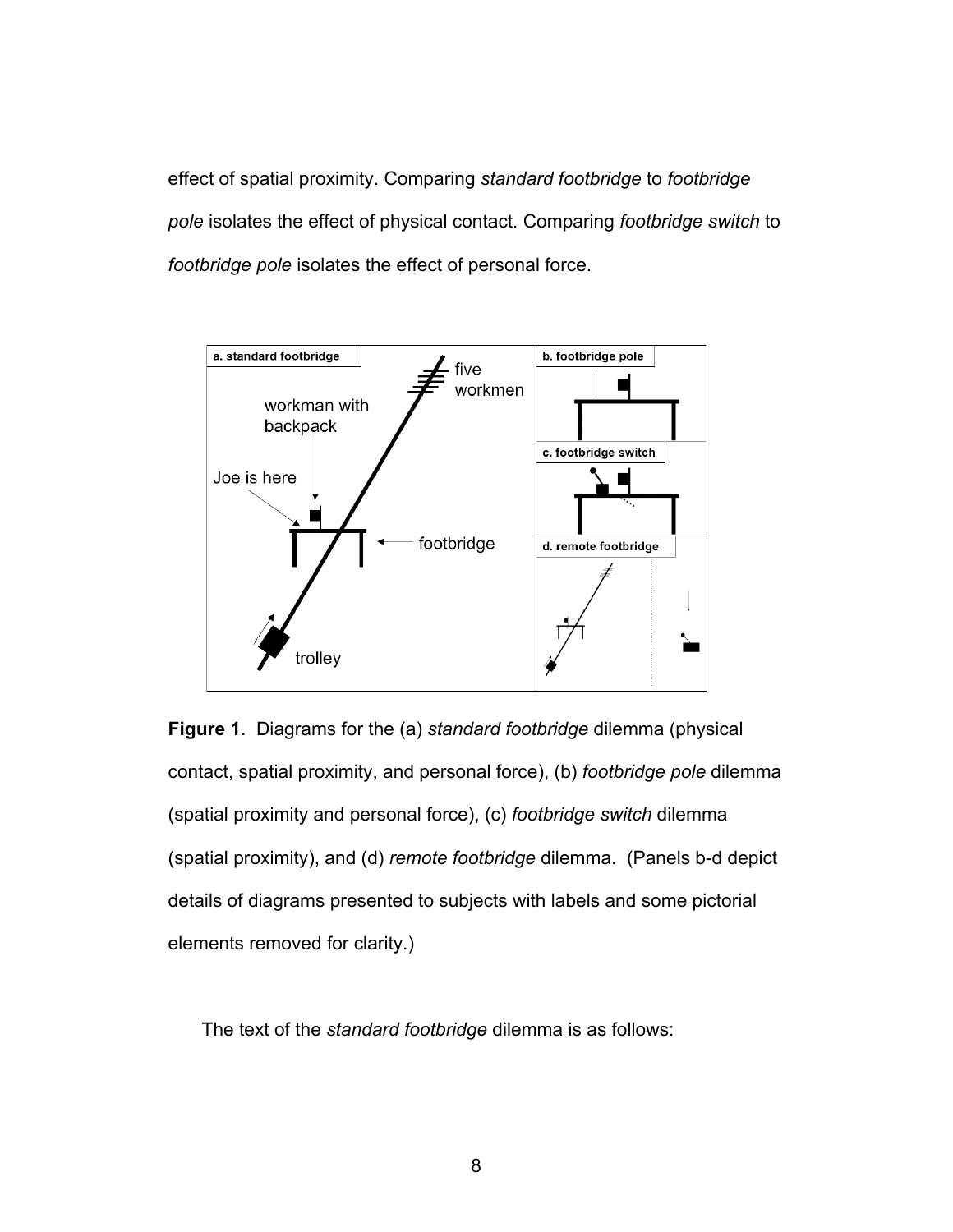An empty runaway trolley is speeding down a set of tracks toward five railway workmen. There is a footbridge above the tracks in between the runaway trolley and the five workmen. On this footbridge is a railway workman wearing a large, heavy backpack. If nothing is done, the trolley will proceed down the main tracks and cause the deaths of the five workmen. (See diagram below)

It is possible to avoid these five deaths. Joe is a bystander who understands what is going on and who happens to be standing right behind the workman on the footbridge. Joe sees that he can avoid the deaths of the five workmen by pushing the workman with the heavy backpack off of the footbridge and onto the tracks below. The trolley will collide with the workman, and the combined weight of the workman and the backpack will be enough to stop the trolley, avoiding the deaths of the five workmen. But the collision will cause the death of the workman with the backpack.

Note: Joe cannot avoid the deaths of the five workmen by jumping himself because he is not heavy enough to stop the trolley. There is also not enough time to remove the backpack from the workman.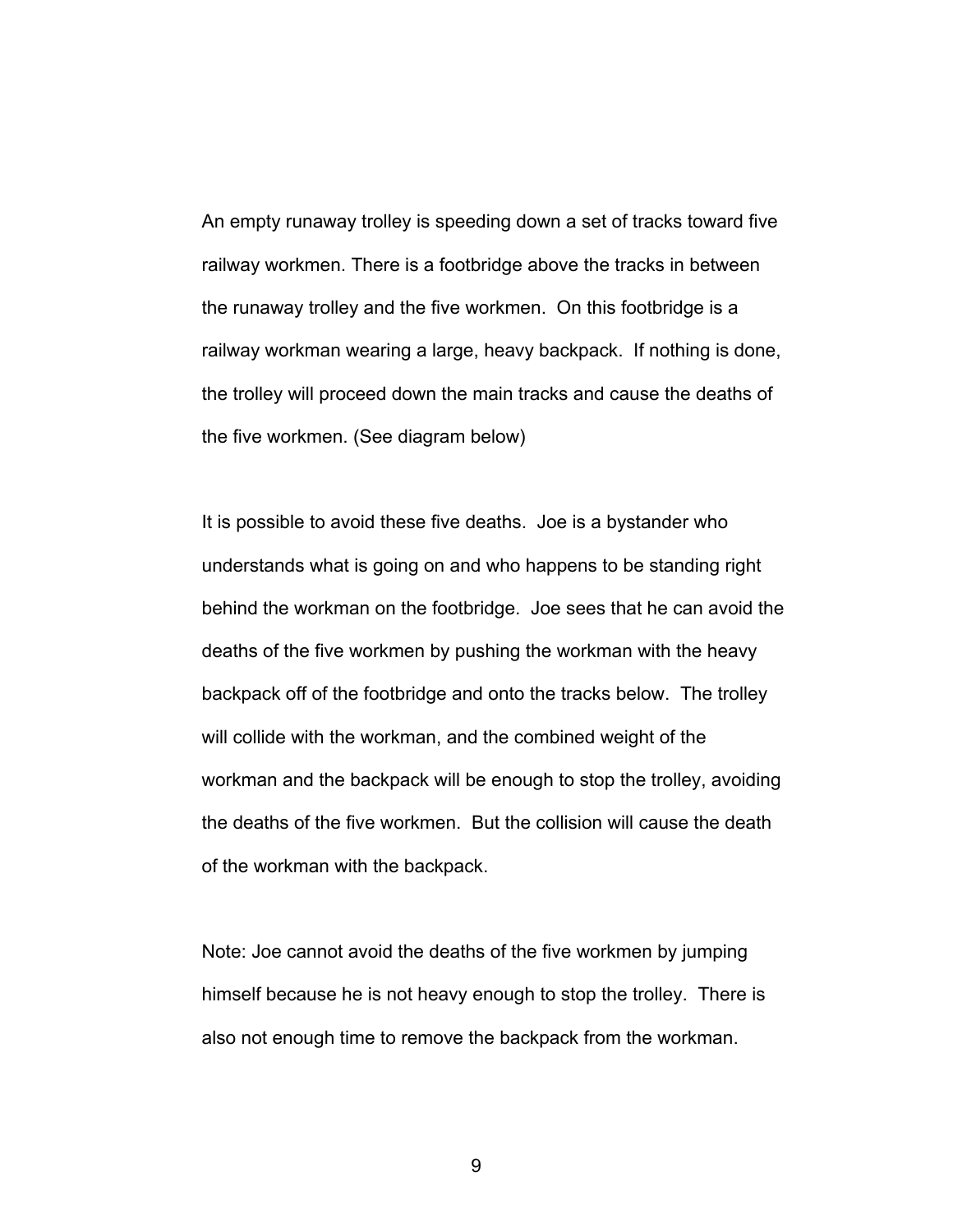Is it morally acceptable for Joe to push the workman off of the footbridge in order to avoid the deaths of the five workmen, causing the death of the single workman instead?

Subjects answered (YES/NO) and rated the moral acceptability of the action on a nine-point scale. The above text was accompanied by a diagram (Figure 1a). Similar text and diagrams (Figures 1c-d and 3) were used for other dilemmas, with changes reflecting the experimental manipulations. Complete materials are available at [url].

The instructions acknowledged that the dilemmas were not necessarily realistic and requested that subjects "suspend disbelief." Data from 31 (of 664) subjects who reported being unable/unwilling to suspend disbelief ("conscious realists") were excluded form analysis, as were data from 10 subjects reporting confusion.

To control for unconscious realism, we asked subjects (after they responded to the dilemma) to report on their real-world expectations concerning the likely consequences of Joe's actions. Subjects estimated the likelihood (0-100%) that the consequences of Joe's action would be (a) as described in the dilemma (five lives saved at the cost of one), (b) worse than this, or (c) better than this. These estimates (respectively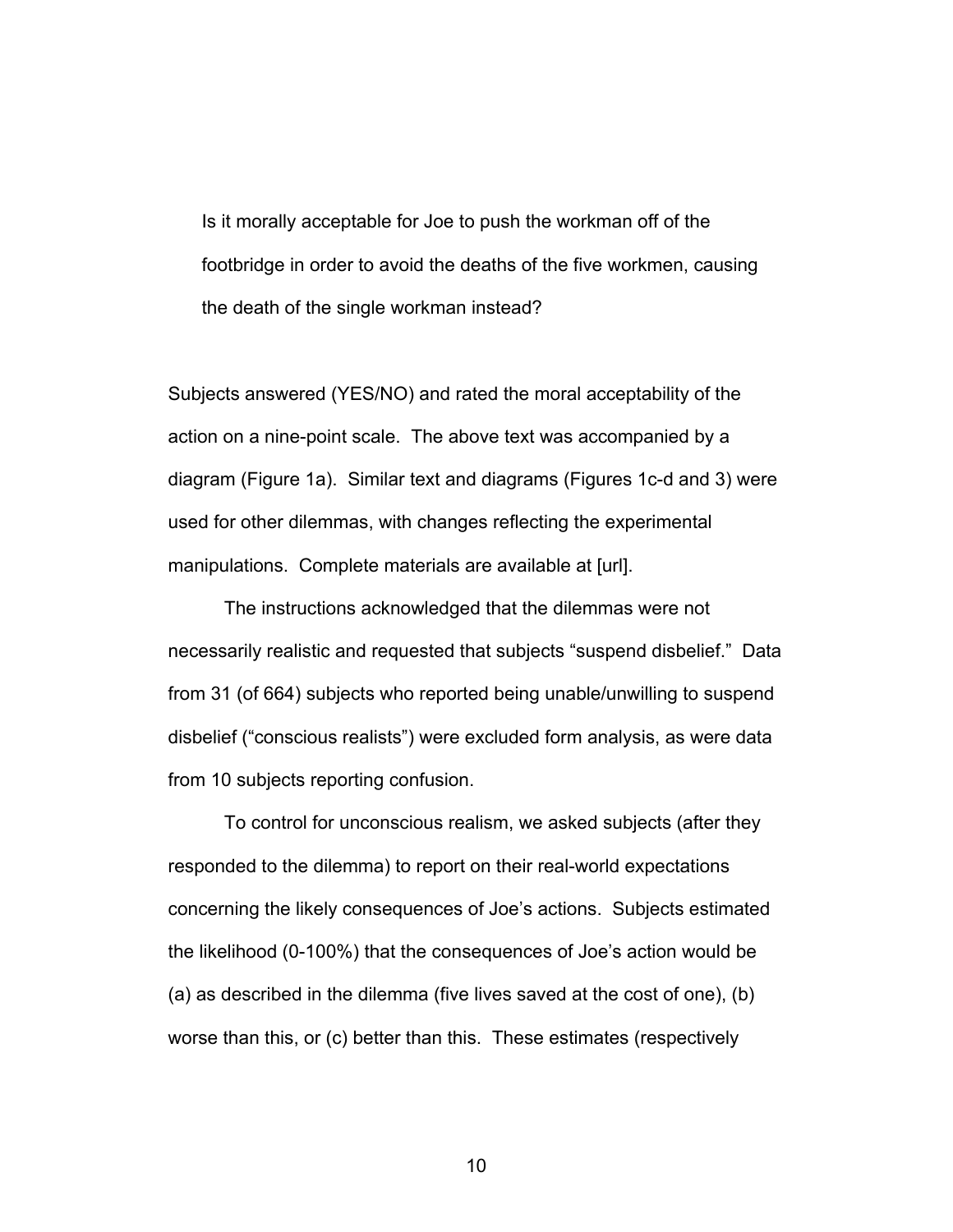labeled PLAN, WORSE, and BETTER) were modeled as covariates. The predictive value of these variables indicates the extent to which subjects' judgments may reflect unconscious realism.

Data were analyzed using a general linear model. Here and in Experiment 2a, the three "realism covariates" and gender were included as first-order covariates and allowed to interact with the dilemma variable. In Experiment 2a these factors were allowed to interact with both main effects and the interaction of interest. Because the realism covariates are likely correlated, this analysis is adequate to control for the their collective effects but inadequate to resolve their respective contributions.

#### **2.2 Results**

Ratings of the moral acceptability of sacrificing one life to save five differed among the four dilemmas  $(F(3, 417) = 9.69, p < .0001)$ . Planned pairwise contrasts revealed no significant effect of spatial proximity (*remote footbridge* vs. *footbridge switch*: *F*(1, 417) = .11 *p* = .74), no significant effect of physical contact (*standard footbridge* vs. *footbridge pole*:  $F(1, 417) = 1.43$ .  $p = .23$ , but a significant effect of personal force (*footbridge switch* vs. *footbridge pole*: *F*(1, 417) = 7.63, *p* = .006, *d* = .40). (See Figure 2) There was a significant main effect of WORSE (*F*(1, 417)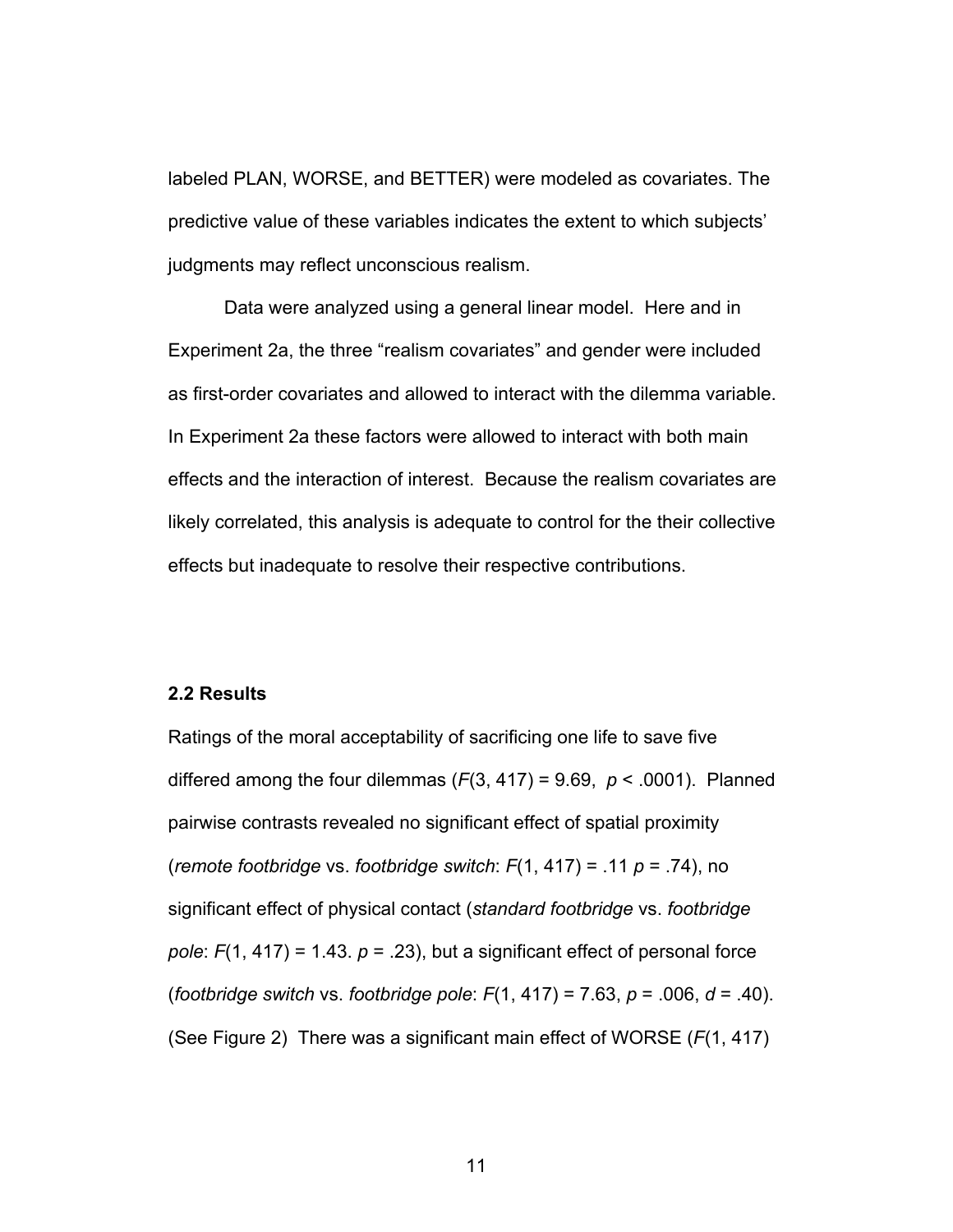= 5.80, *p* = .02) with actions expected to be less successful eliciting lower moral acceptability ratings, consistent with unconscious realism. There were no significant effects of PLAN, BETTER, gender, or higher order covariates ( $p > .05$ ).



**Figure 2**. Results of Experiment 1: Moral acceptability ratings for four dilemmas in which the proposed harmful actions vary in their involvement of physical contact, spatial proximity, and personal force. Error bars indicate SEM. Numbers within graph bars indicate mean and SEM, adjusted for effects of covariates.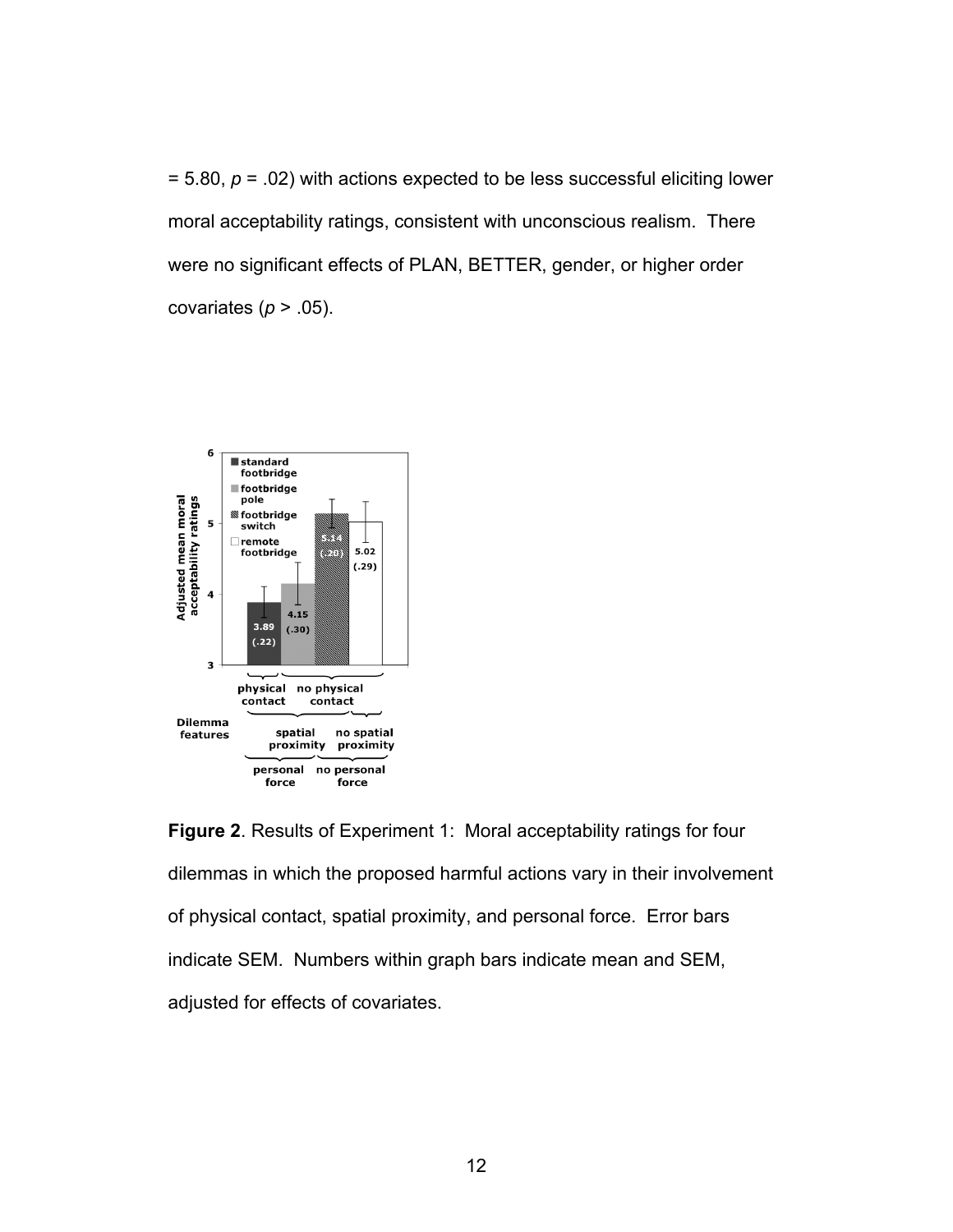These results indicate that harmful actions involving personal force are judged to be less morally acceptable. Moreover, they suggest that spatial proximity and physical contact between agent and victim have no effect and that a previously reported effect of physical contact (Cushman et al., 2006) is in fact an effect of personal force. In all four of the dilemmas examined in this study, the harmful event is intended as a means to achieving the agent's goal, raising the possibility that the effect of personal force is limited to cases in which the harm is intended as a means. Experiments 2a-b examine the interaction between personal force and intention.

#### **3. Experiment 1b**

To ensure that the results concerning personal force and physical contact observed in Experiment 1a generalize to other contexts, we conducted an additional experiment using a different set of moral dilemmas, as well as a different rating scale.

#### **3.1 Method**

*Subjects*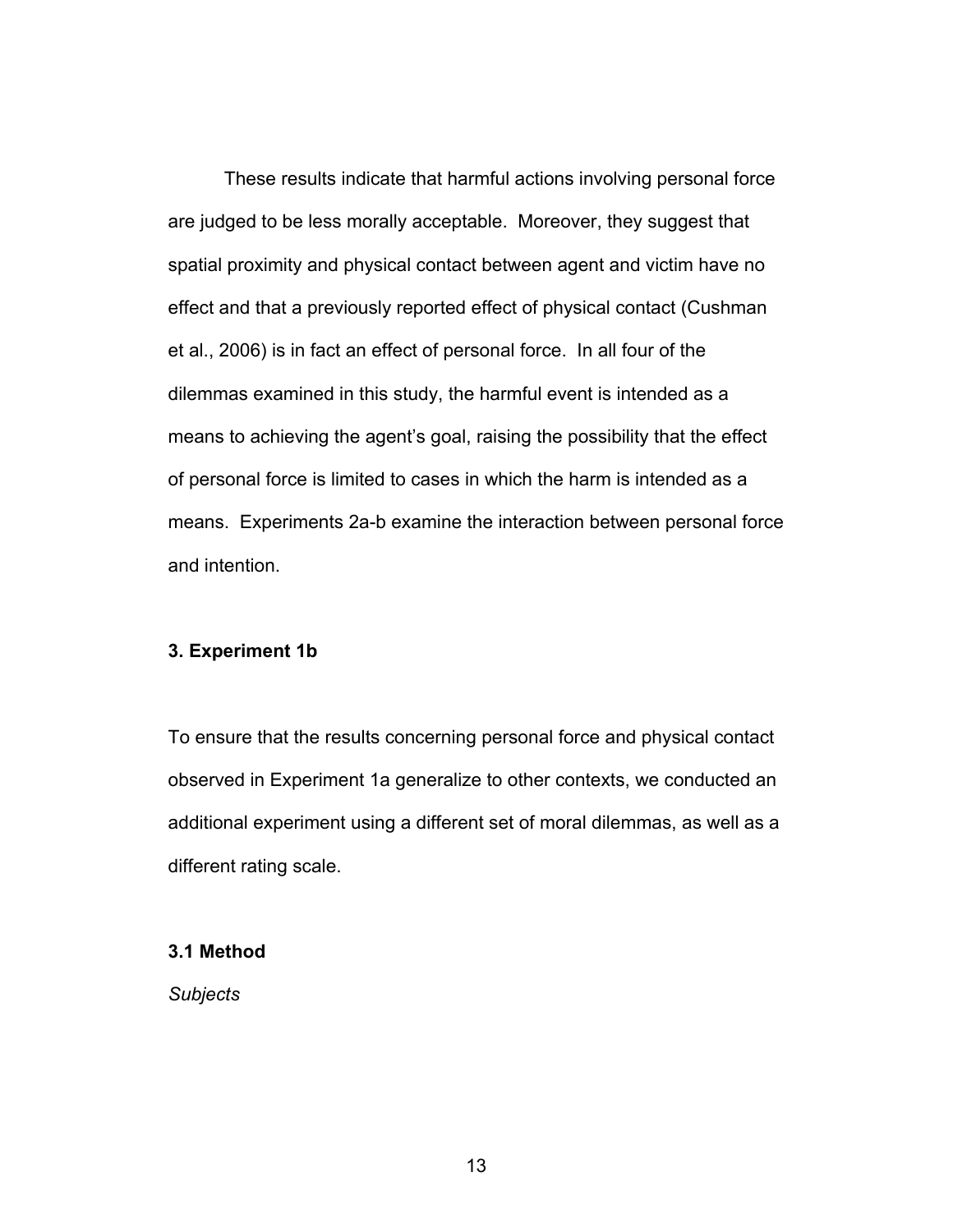Subjects were 54 females and 37 males, with a mean age of 31. Subjects were unpaid and recruited anonymously through the Alkami Biobehavioral Institute's Research Subject Volunteer Program (http://rsvp.alkami.org/), Psychological Research on the Net (http://psych.hanover.edu/Research/exponnet.html), and Craigslist (http://www.craigslist.org). Subjects participated through the Greene/Moral Cognition Lab's online research page: https://mcl.wjh.harvard.edu/online.html.

#### *Design, materials, and procedure*

Subjects responded to one of three versions of the *speedboat* dilemma (Cushman et al., 2006), in which saving the lives of five drowning swimmers requires lightening the load of a speedboat. This requires removing from the speedboat a passenger who cannot swim, causing that passenger to drown. In the first version (Pc-Pf), the agent pushes the victim with his hands, employing physical contact and personal force. In the second version (NoPc-Pf), the agent pushes the victim with an oar, employing personal force, but no physical contact. In the third version (NoPc-NoPf), the agent removes the victim by accelerating quickly, causing the victim to tumble off the back of the boat. This employs neither personal force nor body contact. Following Cushman et al. (2006),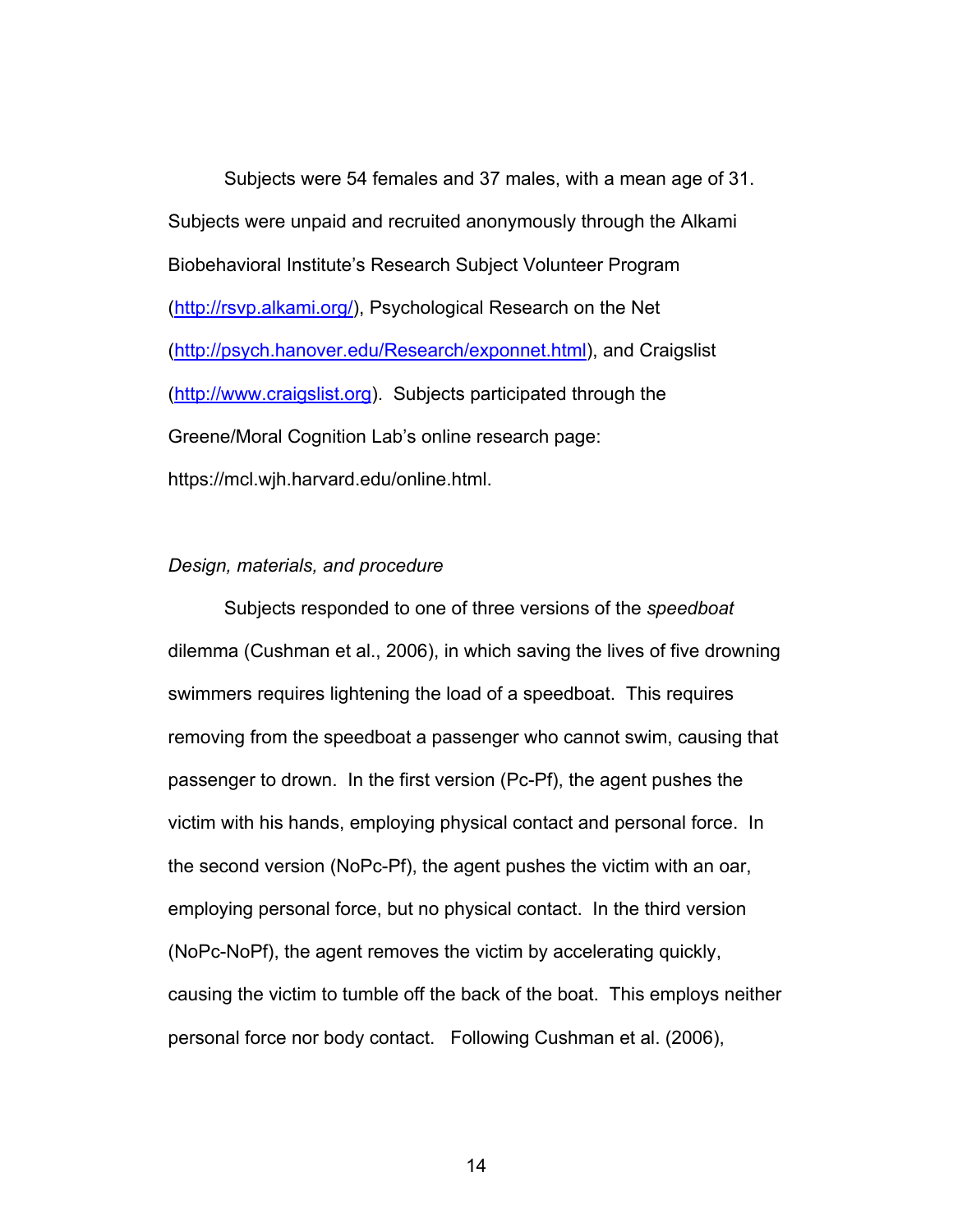subjects evaluated the agent's action using a seven-point scale with 1 labeled "Forbidden," 4 labeled "Permissible," and 7 labeled "Obligatory."

#### 3.2 Results

Ratings varied significantly among the three dilemmas (*M* (*SD*) for Pc-Pf = 2.28 (1.50); NoPc-Pf = 2.33 (1.20); NoPc-NoPf = 3.3 (1.58); *F*(2, 87) = 4.72, *p* = .01). As predicted, planned contrasts revealed no significant effect of physical contact (Pc-Pf vs. NoPc-Pf: *F*(1, 87) = .02 *p* = .89), but a significant effect of personal force (NoPc-Pf vs. NoPc-NoPf: *F*(1, 87) = 5.86,  $p = 0.02$ ,  $d = 0.69$ ).

#### **4. Experiment 2a**

This experiment examined the independent effects of personal force and intention and, most critically, their interaction, by comparing four dilemmas using a 2 (personal force absent vs. present) x 2 (means vs. side-effect) design.

#### **4.1 Method**

Methods follow Experiment 1a unless otherwise noted.

#### *Subjects*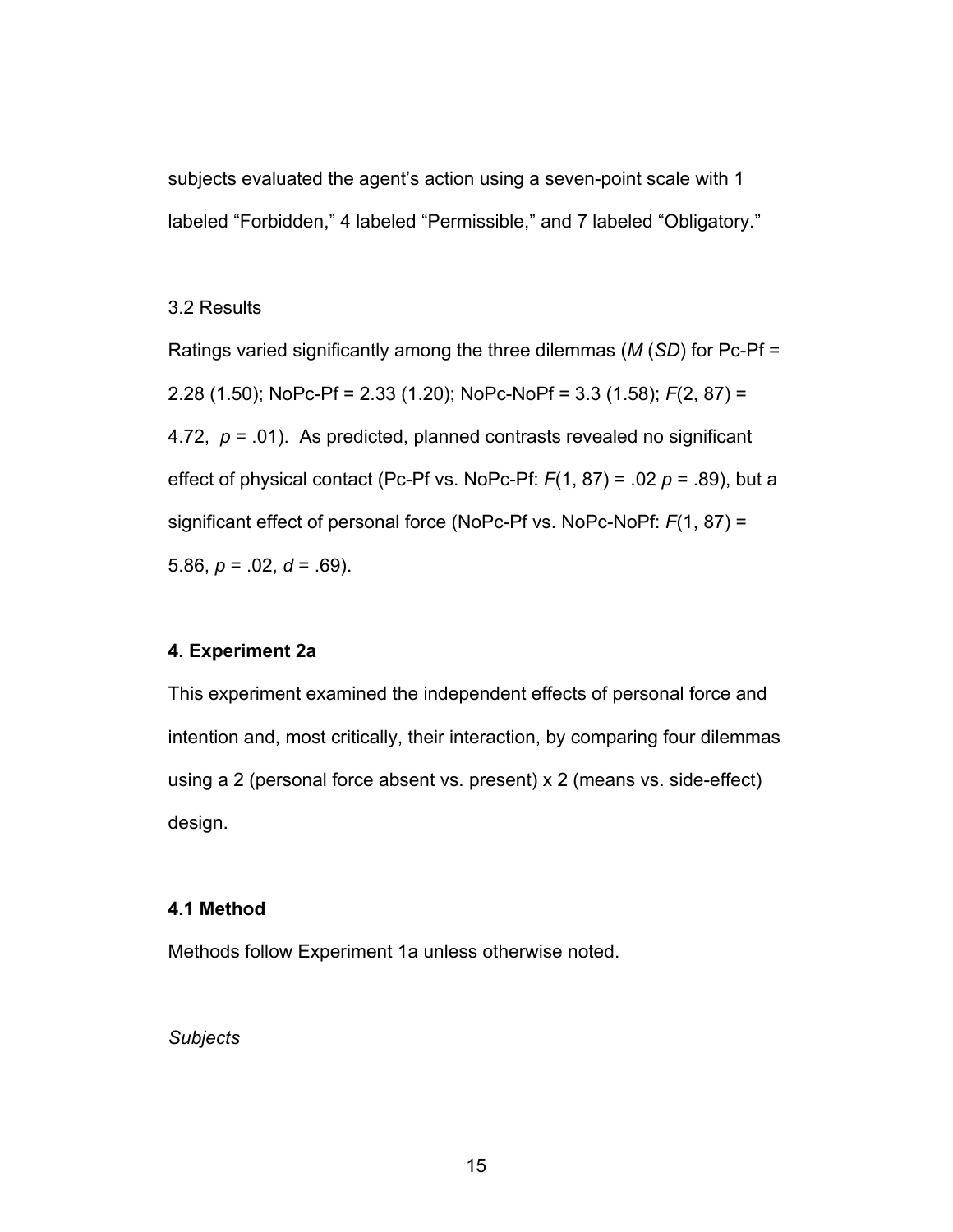Subjects were 181 females, 179 males, and 6 gender unknown. Mean age: 31. An additional 44 subjects were excluded for "realism"/confusion.

#### *Design, materials, and procedure*

Each subject responded to one of four dilemmas. In the *loop* dilemma (Hauser et al., 2007; Mikhail, 2000; Thomson, 1985; Waldmann & Dieterich, 2007), Joe may save the five by turning the trolley onto a looped side-track that reconnects with the main track at a point before the five people ( $n = 152$ , Figure 3a). There is a single person on the sidetrack who will be killed if the trolley is turned, but who will prevent the trolley from looping back and killing the five. Here the victim is harmed as a means (i.e. intentionally), but without the application of personal force. The *loop weight* dilemma (Hauser et al., 2007; Mikhail, 2000) is identical to the *loop* dilemma except that a heavy weight positioned behind the victim on the side-track, rather than the victim, stops the trolley ( $n = 74$ , Figure 3b). Here the victim is killed as a side-effect (i.e. without intention) and, again, without the application of personal force. In the *obstacle collide* dilemma, the victim is positioned on a high and narrow footbridge in between Joe and a switch that must be hit in order to turn the trolley and save the five  $(n = 70, Fiqure 3c)$ . To reach the switch in time, Joe must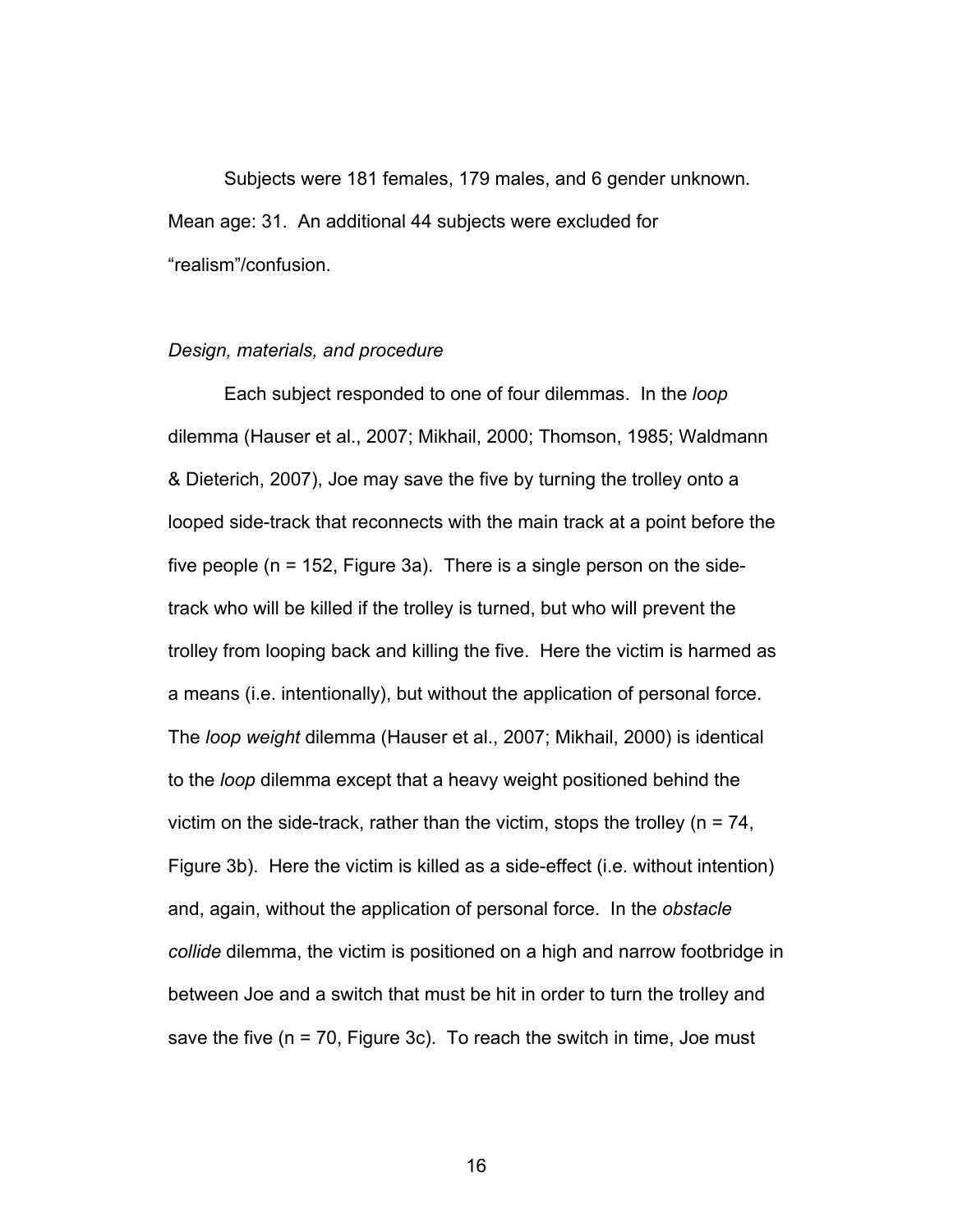run across the footbridge, which will, as a side-effect, involve his *colliding* with the victim, knocking him off the footbridge and to his death. Thus, this dilemma involves personal force, but not intention. The *obstacle push* dilemma (n = 70) is identical to the *obstacle collide* dilemma except that Joe must push the victim out of the way in order to get to the switch. Although the victim is not used to stop the trolley, Joe performs a distinct body movement (pushing) that is both harmful and necessary for the achievement of the goal. Thus, this dilemma involves the application of personal force that is intentional.



**Figure 3**. Diagrams for the (a) *loop* dilemma (means, no personal force), (b) *loop weight* dilemma (side-effect, no personal force), (c) *obstacle push* dilemma (means, personal force), and *obstacle collide* dilemma (side-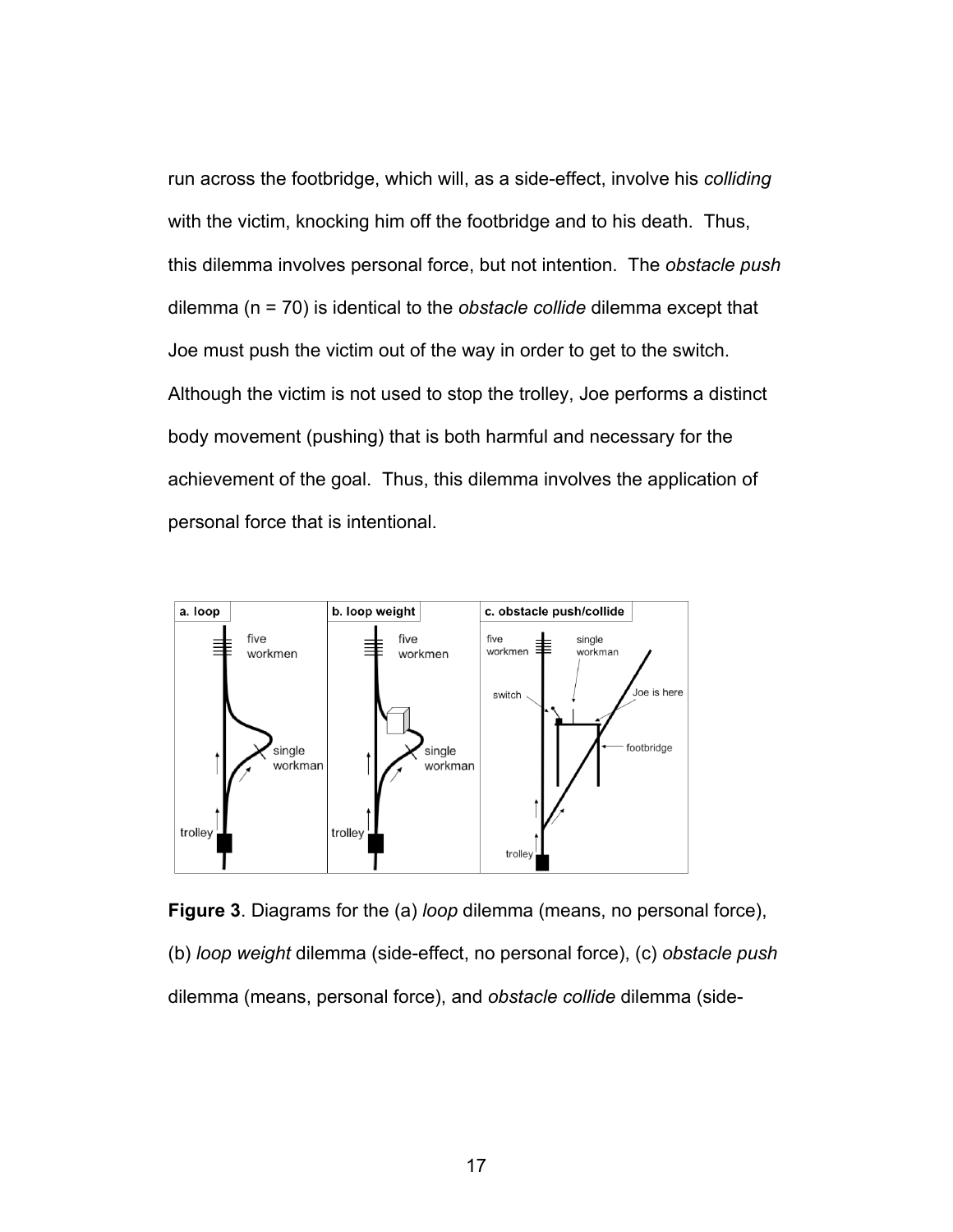effect, personal force). Remote switches (as in Figure 1d) not shown in panels a-b.

#### **4.2 Results**

There was a main effect of intention (*loop* and *obstacle push* vs. *loop weight* and *obstacle collide*:  $F(1, 329) = 6.47$ ,  $p = .01$  and no main effect of personal force (*loop* dilemmas vs. *obstacle* dilemmas: *F*(1, 329) = 4.85,  $p = 0.29$ . Crucially, we observed the predicted interaction between intention and personal force  $(F(1, 329) = 7.54, p = .006$ , partial  $\eta^2 = .02$ ). A series of planned pairwise contrasts clarified the nature of this interaction: Comparing the *loop*, *loop weight*, and *obstacle collide* dilemmas revealed no significant effects (*p* > .2), while the *obstacle push* dilemma elicited significantly lower moral acceptability ratings than each of these other dilemmas (*obstacle push* vs. others, respectively: *F*(1, 329) = 8.20, 5.56, and 11.85; *p* = .004, .02, .0006). (See Figure 4.) This suggests that the main effect of intention reported above is explained by the conjoint effect of personal force and intention (i.e. by the uniquely low moral acceptability ratings elicited by the *obstacle push* dilemma). There were significant effects of WORSE (*F*(1, 329) = 15.80, *p* < .0001) and PLAN (*F*(1, 329) = 19.21, *p* < .0001). Males tended toward higher moral acceptability ratings  $(F(1, 329) = 4.99, p = .03)$ , particularly in the absence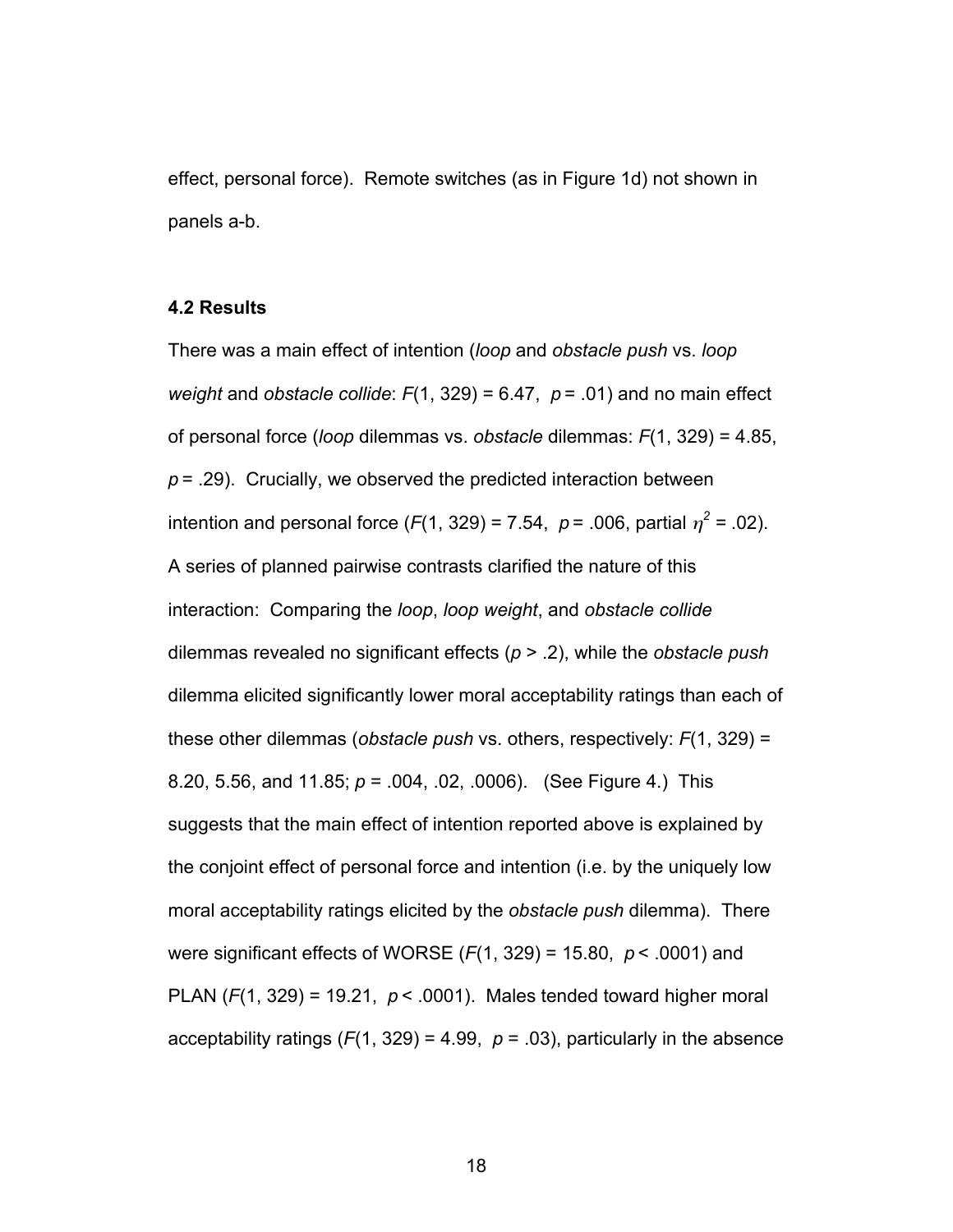of personal force (gender x personal force:  $(F(1, 329) = 6.54, p = .01)$ . There was no significant effect of BETTER or other higher order covariates (*p >* .05).



**Figure 4**. Results of Experiment 2: Moral acceptability ratings for four dilemmas in which the proposed harmful actions vary in their intentional status (means vs. side-effect) and the presence/absence of personal force. Error bars indicate SEM. Numbers within graph bars indicate mean and standard deviation, adjusted for effects of covariates.

#### **5. Experiment 2b**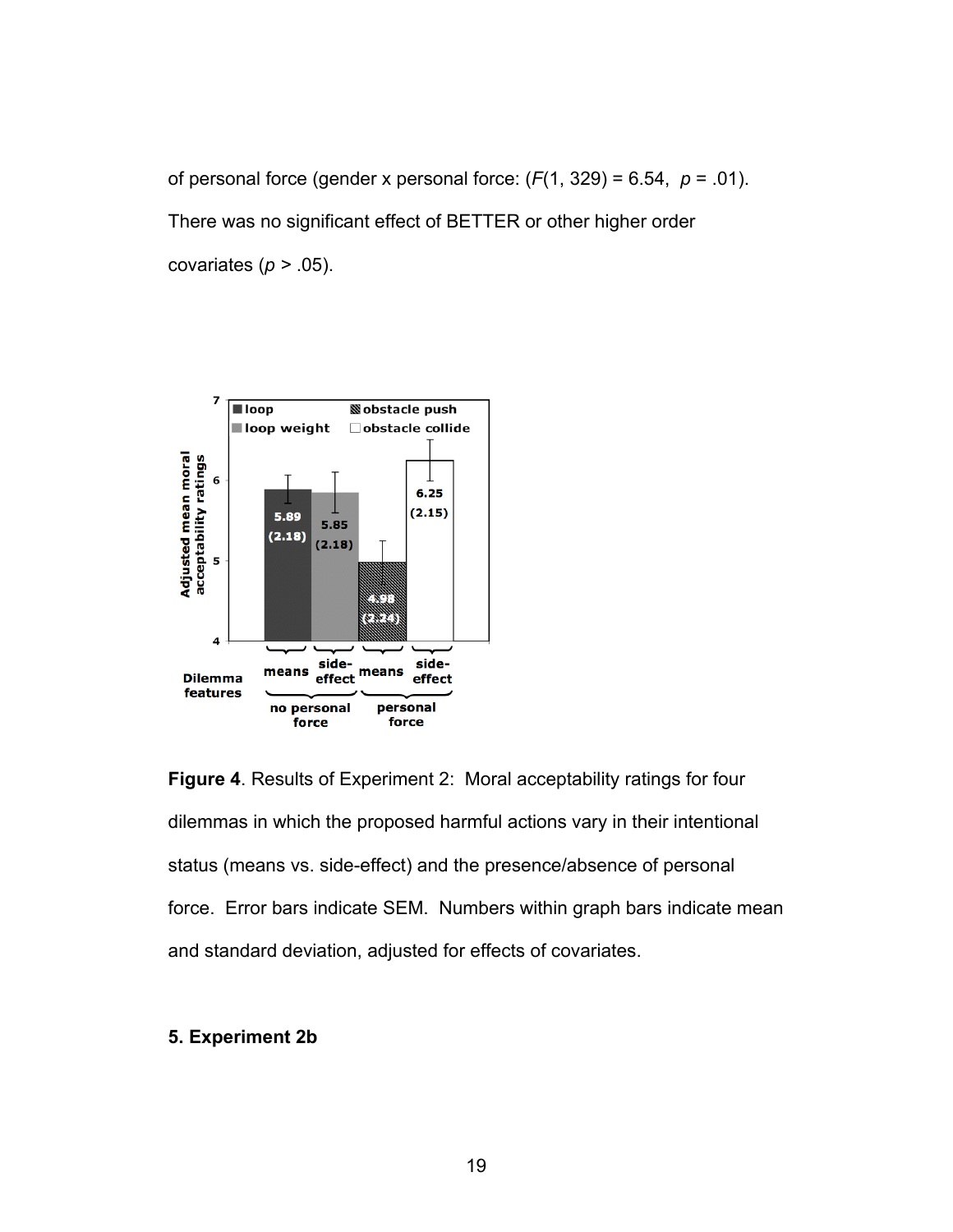To ensure that the main results observed in Experiment 2a generalize to other contexts, we recoded and reanalyzed the data from Cushman et al. (2006). More specifically, we examined the moral permissibility ratings for the 19 moral dilemmas involving actions (rather than omissions), including 5 dilemmas in which the harm is caused as a means without personal force (Means-noPf), 6 dilemmas in which the harm is caused as a sideeffect without personal force (SE-noPf), 3 dilemmas in which the harm is caused as a means with personal force (Means-Pf), and 5 dilemmas in which the harm is caused as a side-effect with personal force (SE-Pf). Dilemma codings followed those of Cushman et al., with personal force replacing physical contact, except that two dilemmas not involving physical contact were deemed (prior to analysis) to involve personal force. (See online supplementary materials.) Because our interest here is in testing the generalizability of our results across contexts, we used dilemma/item, rather than subject, as the unit of analysis.

Ratings varied significantly among the four dilemma types (*M* (*SD*) for Means-NoPf = 3.58 (.55); SE-NoPf = 4.25 (.37); Means-Pf = 2.92 (.44); SE-Pf = 4.53 (.35); *F*(3, 15) = 10.93, *p* = .0005). There was a main effect of intention:  $F(1, 15) = 31.08$ ,  $p < .0001$ ) and no main effect of personal force  $(F(1, 15) = .90, p = .36)$ . Crucially, we observed the predicted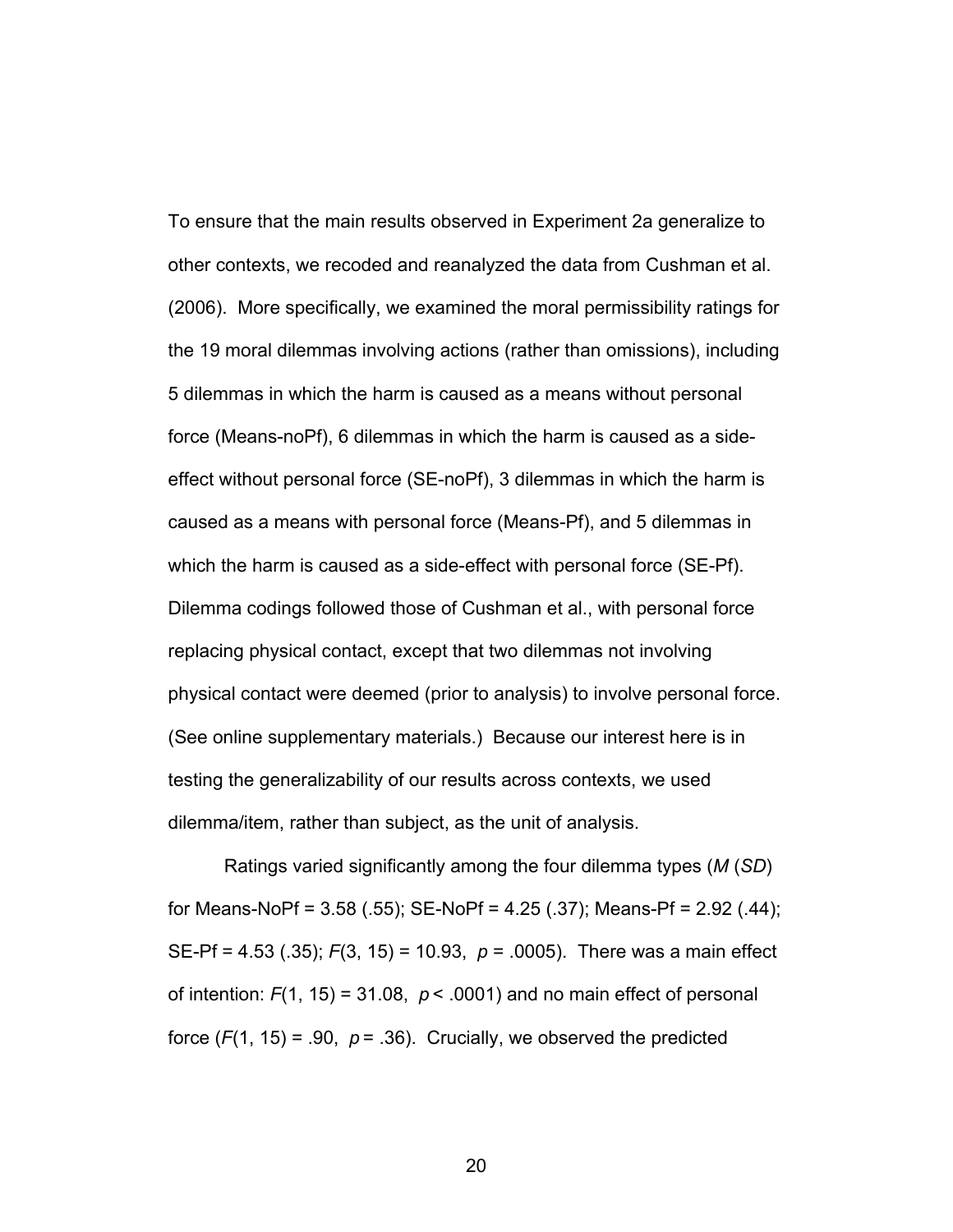interaction between intention and personal force  $(F(1, 15) = 5.35, p = .04,$ partial  $\eta^2$  = .26). As predicted, the simple effect of personal force was significant when the harm was a means  $(F(1, 15) = 4.49, p = .05)$ , but not when the harm was a side-effect  $(F(1, 15) = 1.14, p = .30)$ , indicating that the effect of personal force depends on intention. In this experiment, however, the effect of intention was not only significant in the presence of personal force  $(F(1, 15) = 26.24, p = .0001)$ , but also in the absence of personal force, albeit more weakly (*F*(1, 15) = 6.43, *p* = .02).

#### **6. Discussion**

In two sets of experiments, harmful actions were judged to be less morally acceptable when the agent applied *personal force* to the victim. In Experiments 1a-b the effect of personal force was documented and distinguished from effects of physical contact (Cushman et al., 2006) and spatial proximity (1a only), which were not significant. Experiments 2a-b revealed that personal force interacts with intention, such that the personal force factor only affects moral judgments of intended harms, while the intention factor is enhanced in cases involving personal force. Put simply, something special happens when intention and personal force co-occur.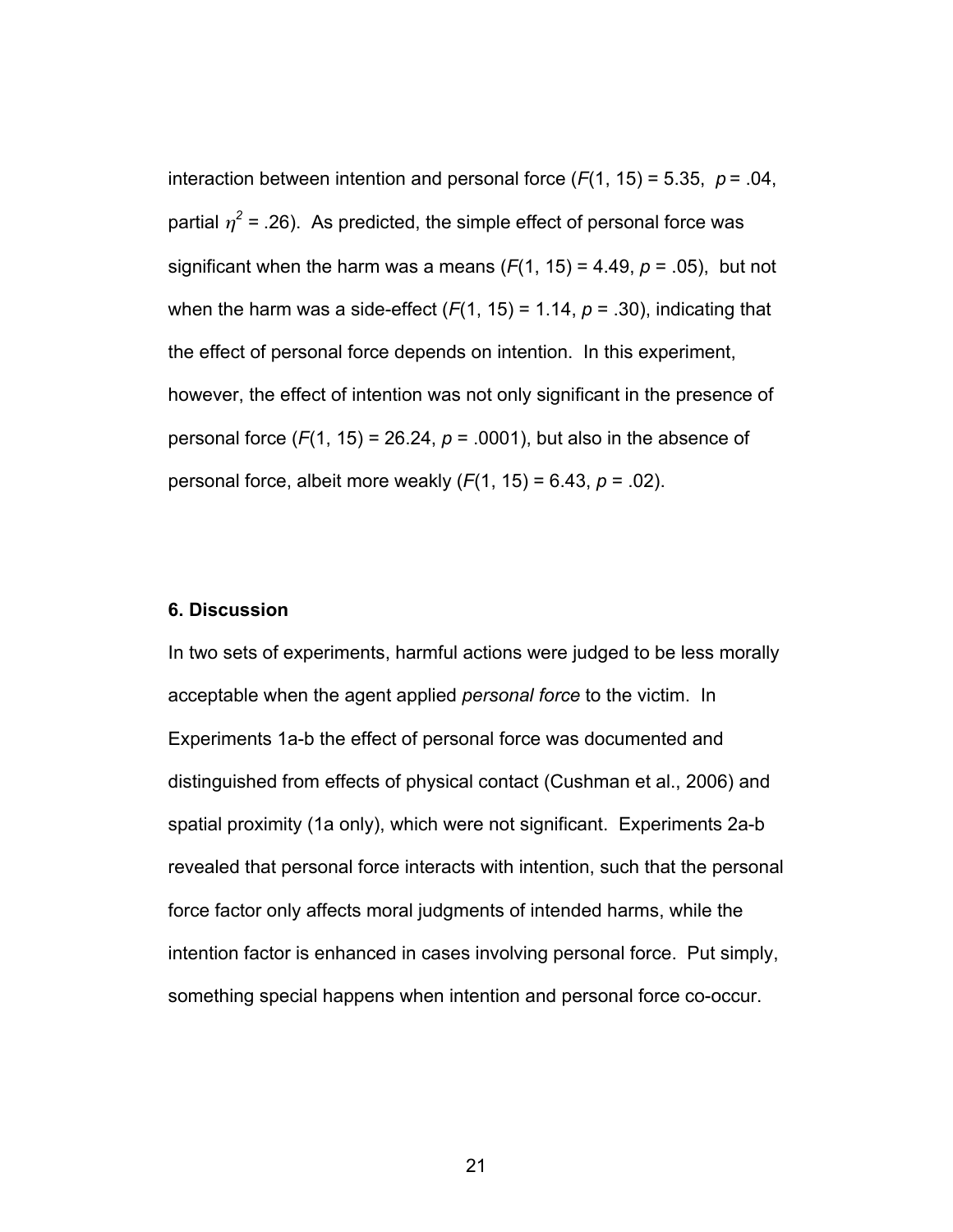(We note that all key results held using categorical (YES/NO) judgments when they were collected.)

In Experiments 2a-b, personal force exhibited no effect in the absence of intention, a striking result in light of Experiments 1a-b and previous work. In Experiment 2a, the action in the *obstacle collide* dilemma was judged to be as acceptable as those in the *loop*, and *loop weight* dilemmas despite the fact that *obstacle collide*, unlike the other two dilemmas, involves direct harm (Moore et al., 2008; Royzman & Baron, 2002), physical contact (Cushman et al., 2006), harm not caused by the deflection of an existing threat (Greene et al., 2001), and an alteration of the victim's causal path (Waldmann & Dieterich, 2007). (One may interpret Waldmann & Dieterich as assuming that victim interventions are necessarily intended, in which case this result is consistent with their theory.) Experiment 2b showed that this finding generalizes to several additional dilemma contexts, strongly suggesting that the effect of personal force is limited to cases involving harm as a means.

Experiments 2a and 2b also demonstrate that the effect of the intention factor on moral judgment is enhanced in cases involving personal force, and Experiment 2a found no effect of intention in the absence of personal force, suggesting that intention operates only in conjunction with other factors such as, but not necessarily limited to,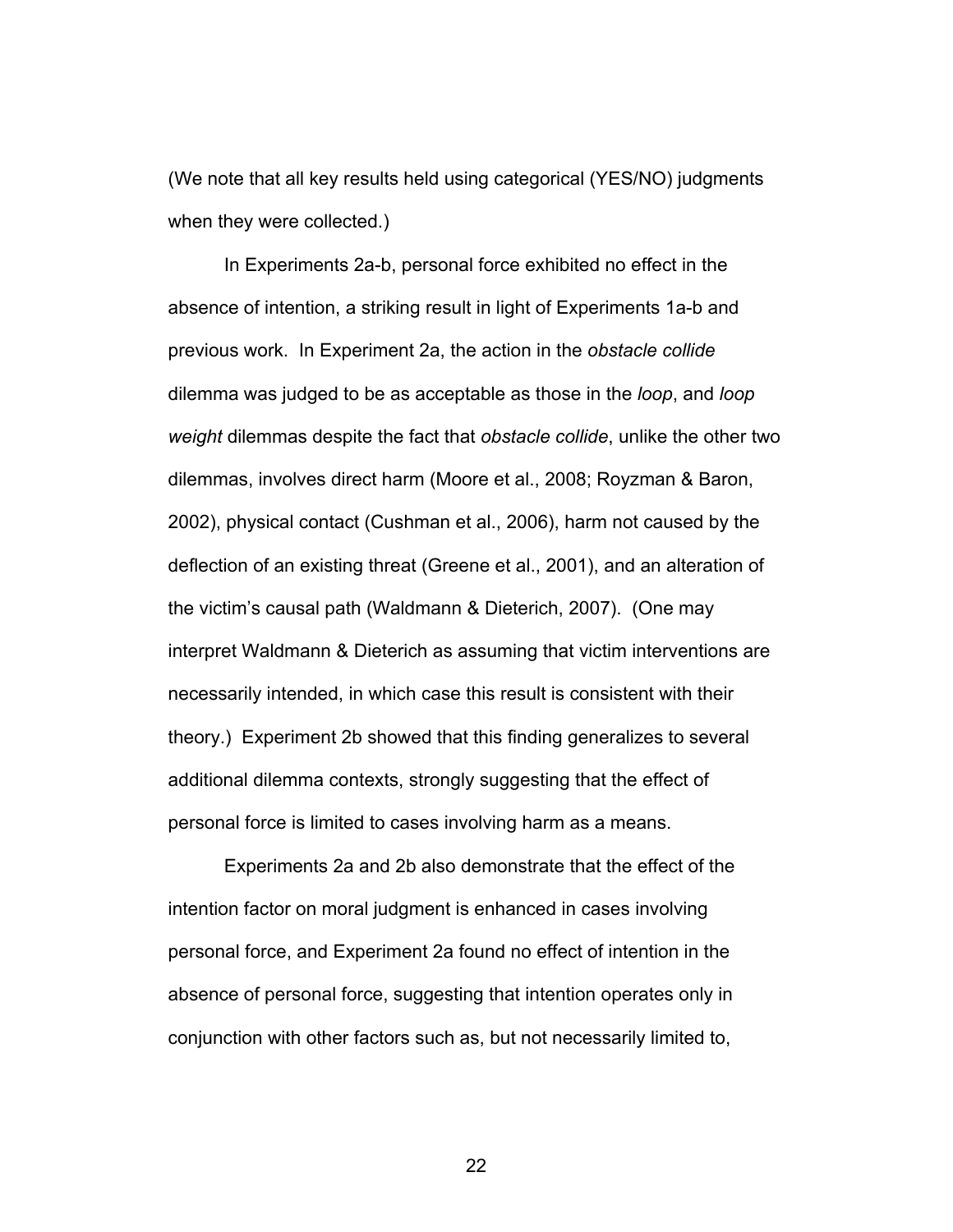personal force. Our finding of equivalence between the *loop* (intentional harm) and *loop weight* (harmful side-effect) dilemmas directly contradicts some earlier findings (Hauser et al., 2007; Mikhail, 2000), $^2$  but is consistent with other earlier findings (Waldmann & Dieterich, 2007). Following Waldmann & Dieterich, we attribute the effects observed by Hauser et al. (2007) and Mikhail (2000) to a confound whereby the *loop* dilemma, but not the *loop weight* dilemma, refers to the victim as a "heavy object." ("There is a heavy object on the side track… The heavy object is 1 man…" vs. "There is a heavy object on the side track… There is 1 man standing on the side track in front of the heavy object…").

The statistical significance of the "unconscious realism" covariates included in Experiments 1a and 2a provides limited support for the unconscious realism hypothesis. This support is limited for at least two reasons. First, subjects' assessments of the likely real-world effects of the actions in question may be *post-hoc* rationalizations (Haidt, 2001). Second, a correlation between real-world expectations and moral judgments is not sufficient to establish a causal relationship. Nevertheless, these results indicate that effects of unconscious realism may be real and that researchers who use hypothetical cases to study decision-making should consider controlling for such effects as done here.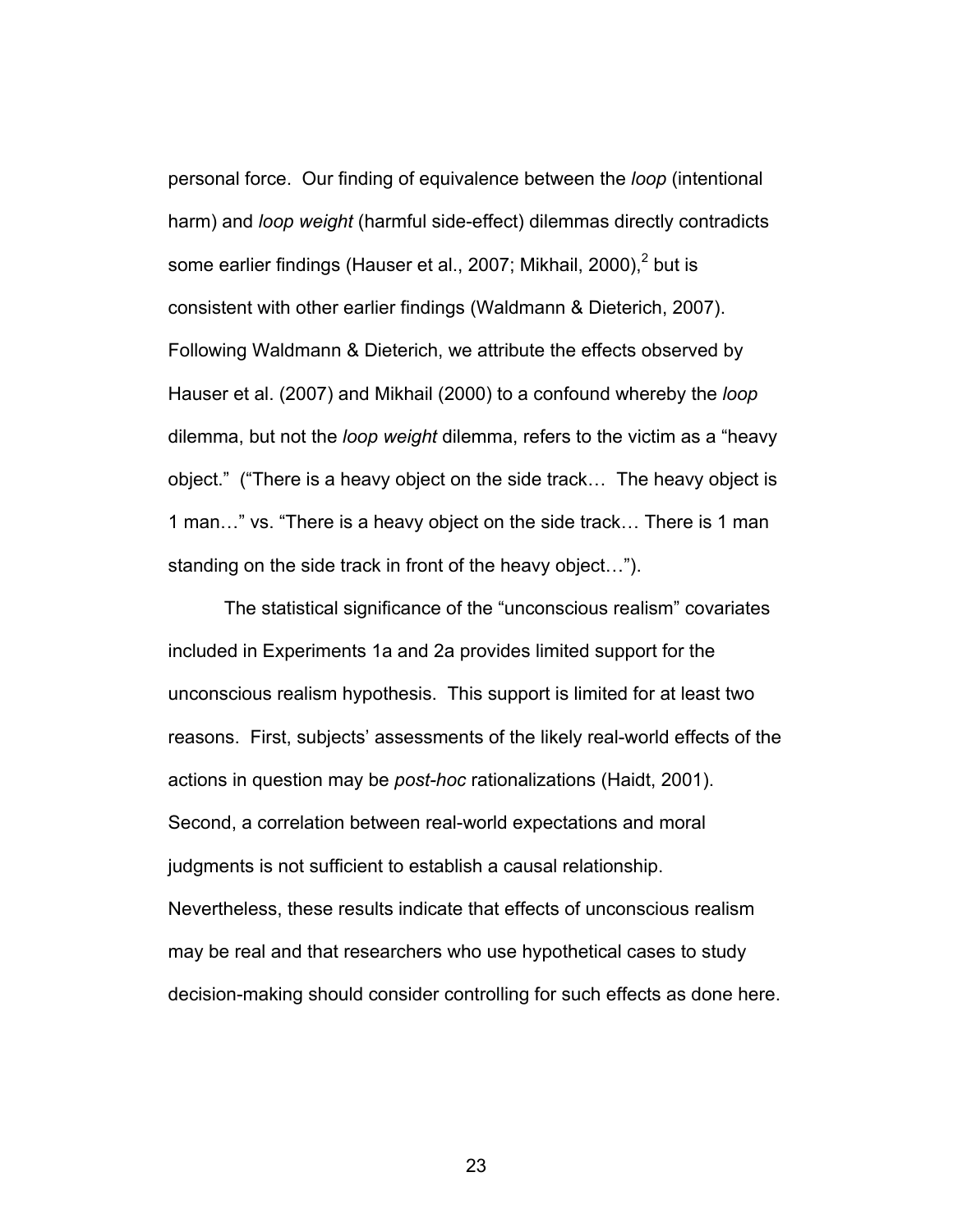One might wonder why the actions judged to be more acceptable in Experiment 1a (*footbridge switch* and *remote footbridge*) received comparable ratings (~5) to the action judged to be less acceptable in Experiment 2a (*obstacle push*). First, in considering why the *footbridge switch* and *remote footbridge* dilemmas received relatively low ratings, we speculate that this may be due to the fact that the actions in these dilemmas involve dropping the victim onto the tracks, constituting an additional intentional harm (Mikhail, 2007). Second, in considering why the ratings for the *obstacle push* dilemma are relatively high, we suggest that this may be due to the fact that the action in the *obstacle push* dilemma, while involving a distinct body movement that is harmful and necessary for the achievement of the goal, does not involve *using* the victim, as in the four *footbridge* dilemmas. Each of these hypotheses will be explored in future work.

The latter hypothesis highlights more general open questions concerning the scope of agents' intentions (Bennett, 1995). In the *obstacle push* dilemma, the pushing is necessary, but the consequent harm, strictly speaking, is not. This observation raises parallel questions about more paradigmatic cases of intentional harm. For example, one might claim that even in the *standard footbridge* dilemma the harm is unintentional because the agent merely intends to use the victim's body to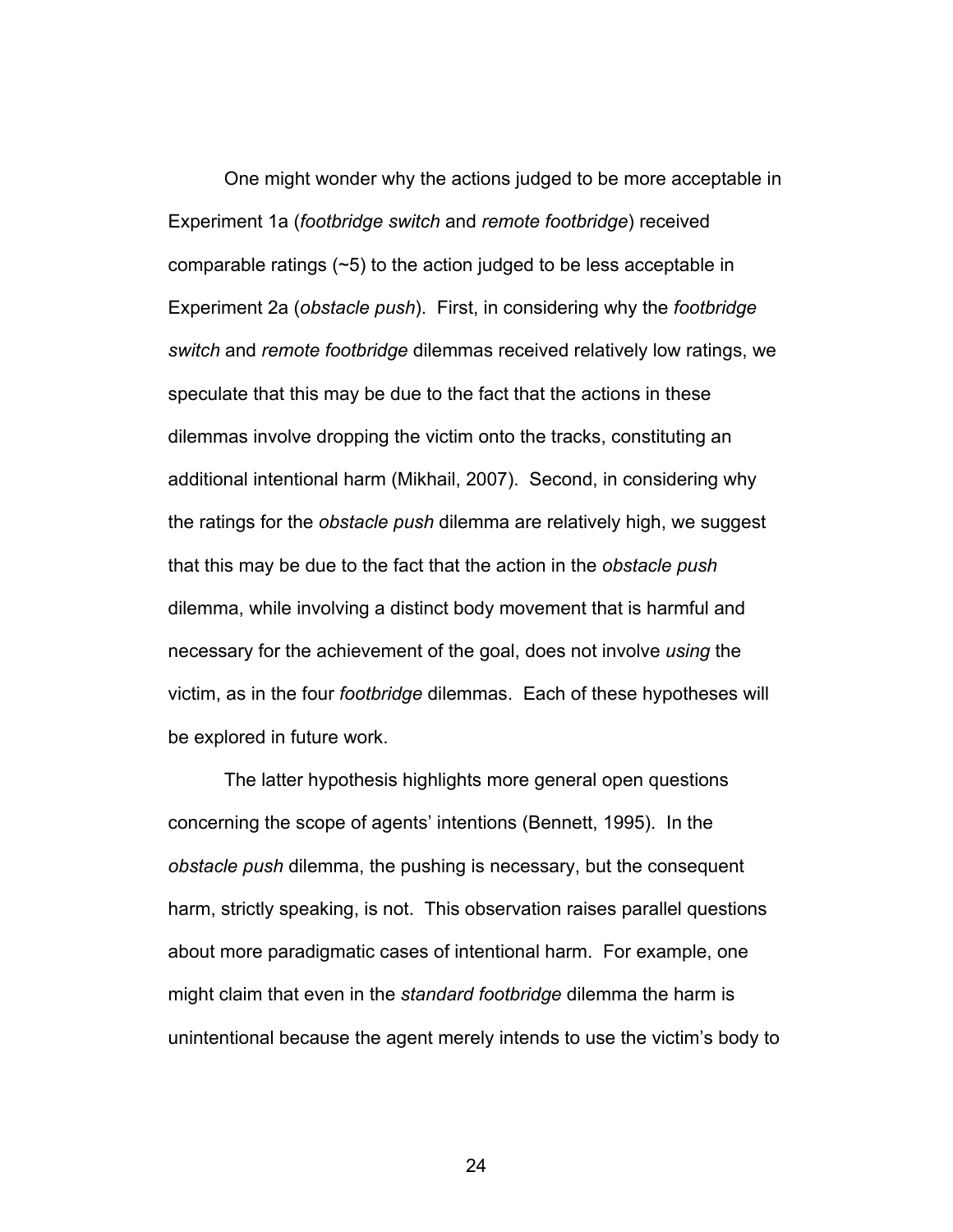stop the trolley, harming him only as a foreseen side-effect of doing this. These observations highlight the need for a theory of intentional event segmentation (Zacks & Tversky, 2001).

Other open questions concern the proper characterization of personal force: Must it be continuous (as in pushing), or may it be ballistic (as in throwing)? Is pulling equivalent to pushing? We acknowledge, more broadly, that the effects documented here under the rubric of "personal force" may ultimately be refined and reinterpreted. For example, alternative interpretations may focus on the potential for dynamic interaction between agent and victim.

Finally, we consider the significance of our finding that personal force and intention interact: Why is it that the *combined* presence of personal force and intention pushes our moral buttons? The codependence of these factors suggests a system of moral judgment that operates over an integrated representation of goals and personal force representations such as "goal-within-the-reach-of-muscle-force." In a general sense, this suggests a mechanism of moral judgment that is a species of embodied cognition (Gallese, Keysers, & Rizzolatti, 2004; Lakoff & Johnson, 1999; Prinz, 2002; Wilson, 2002). One natural source of such embodied goal representations is system of action planning that coordinates the application of personal force to objects to achieve goal-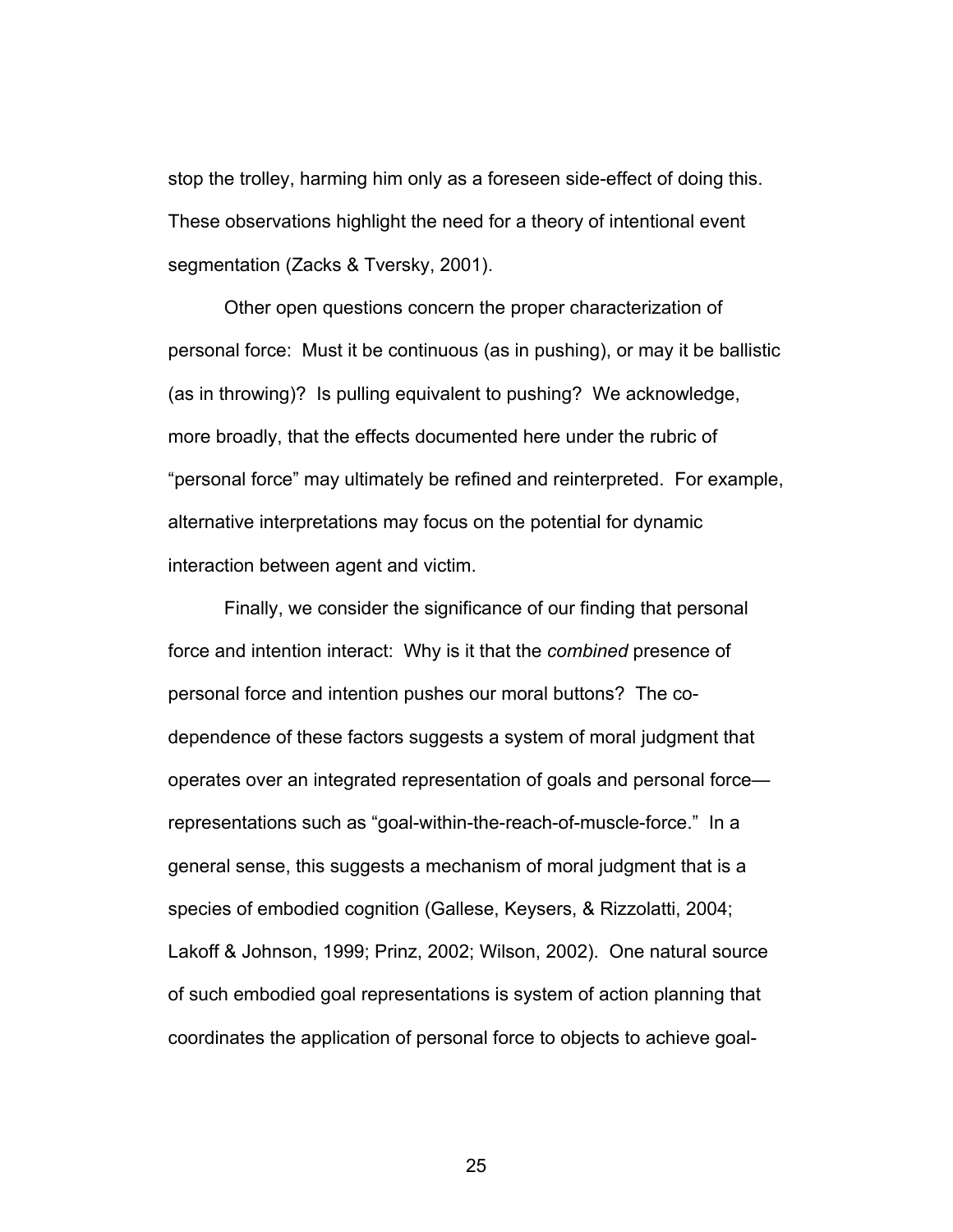states for those specific objects. A putative sub-system of moral judgment, monitoring such action plans, might operate by rejecting any plan that entails harm as a goal-state (Mikhail, 2000, 2007) to be achieved through the direct application of personal force. We propose this "actionplanning" account of the present results as an important area for further research.

 At a more general level, the present study strongly suggests that our sense of an action's moral wrongness is tethered to its more basic motor properties, and specifically that the intention factor is intimately bound up with our sensitivity to personal force. This perspective contrasts with at least some versions of the "universal moral grammar" perspective (Hauser, 2006; Mikhail, 2000, 2007), according to which the present moral judgments depend on goal representations of the kind one might find in a legal system, leaving little room for an 'embodied' representation involving personal force. It also presents a challenge to philosophical theories that endorse the doctrine of double effect (i.e. the intention factor) on the basis of its intuitive plausibility (Aquinas, unknown/2006; Fischer & Ravizza, 1992). Will they bless its shotgun marriage to a normatively ugly bride: the doctrine of personal force?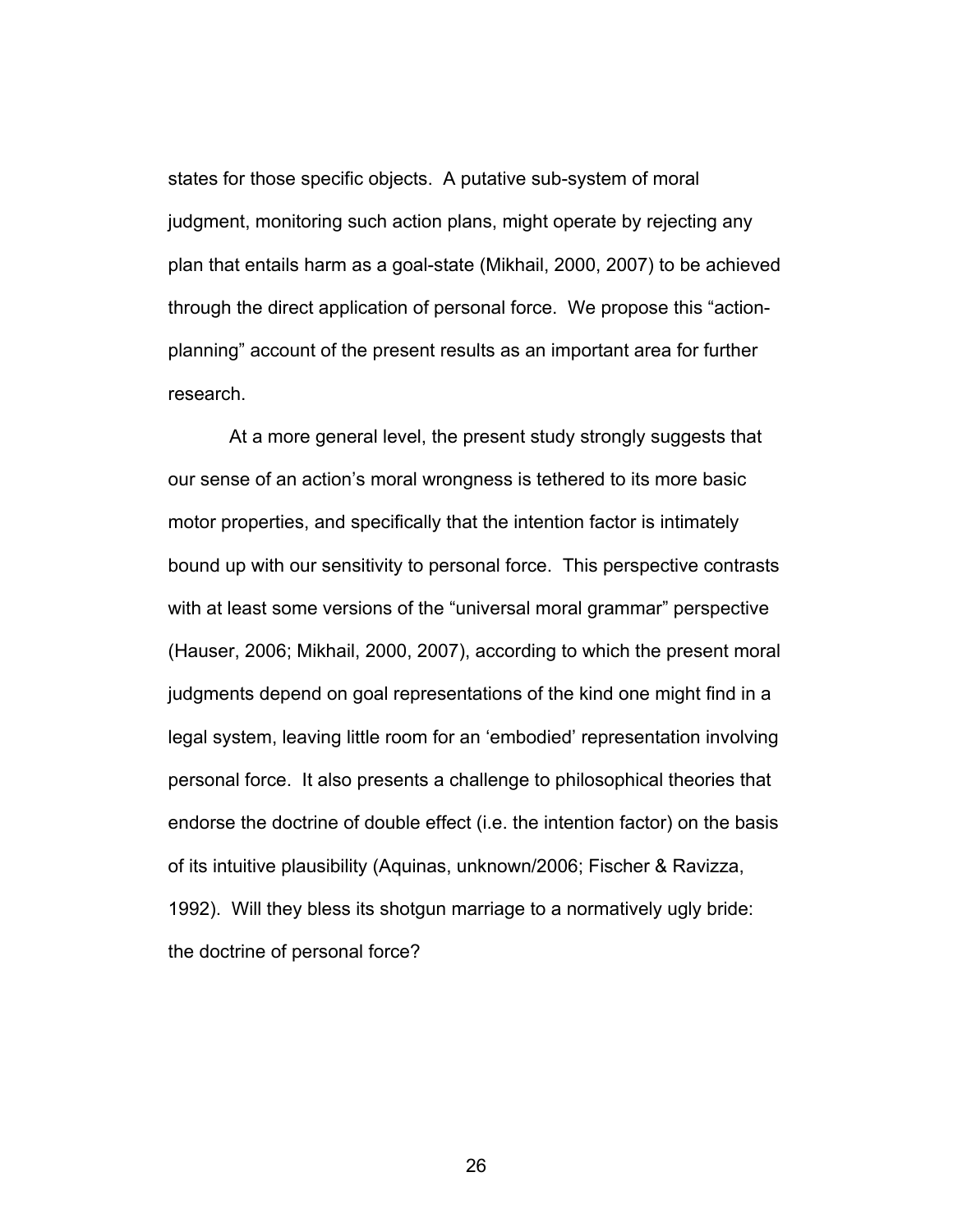#### **Acknowledgements**

We thank Andrew Conway, Daniel Gilbert, Andrea Heberlein, Wendy Mendes, and Daniel Wegner for their assistance. This work was supported by the NSF (BCS-0351996) and NIH (MH067410).

#### **Notes**

<sup>1</sup>Previously we have referred to this as the "trolley" dilemma (Greene et al., 2001). <sup>2</sup>This analysis had adequate power (.97) to detect a small effect ( $d = 0.2$ ) trending weakly ( $p < .95$ ) in the predicted direction, but none was

observed.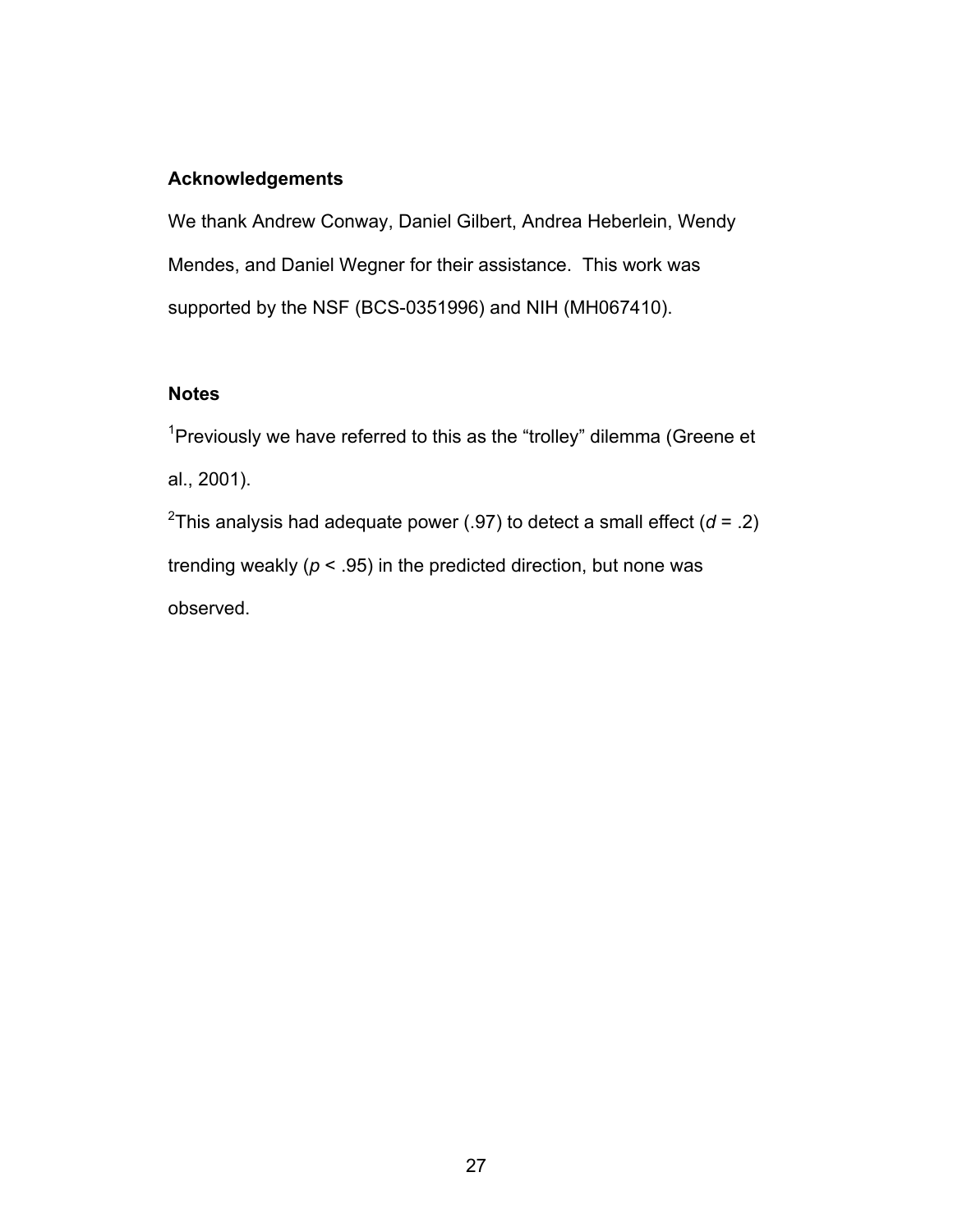#### **References**

- Aquinas, T. (unknown/2006). *Summa Theologiae*: Cambridge University Press.
- Bartels, D. (2008). Principled moral sentiment and the flexibility of moral judgment and decision making. *Cognition, 108*, 381-417.

Bennett, J. (1995). *The Act Itself*. New York: Oxford University Press.

- Ciaramelli, E., Muccioli, M., Ladavas, E., & di Pellegrino, G. (2007). Selective deficit in personal moral judgment following damage to ventromedial prefrontal cortex. *Social Cognitive and Affective Neuroscience, 2*(2), 84-92.
- Cushman, F., Young, L., & Hauser, M. (2006). The role of conscious reasoning and intuition in moral judgment: testing three principles of harm. *Psychol Sci, 17*(12), 1082-1089.
- Fischer, J. M., & Ravizza, M. (Eds.). (1992). *Ethics: Problems and Principles*. Fort Worth, TX: Harcourt Brace Jovanovich College Publishers.
- Foot, P. (1978). The problem of abortion and the doctrine of double effect. In *Virtues and Vices*. Oxford: Blackwell.
- Gallese, V., Keysers, C., & Rizzolatti, G. (2004). A unifying view of the basis of social cognition. *Trends Cogn Sci, 8*(9), 396-403.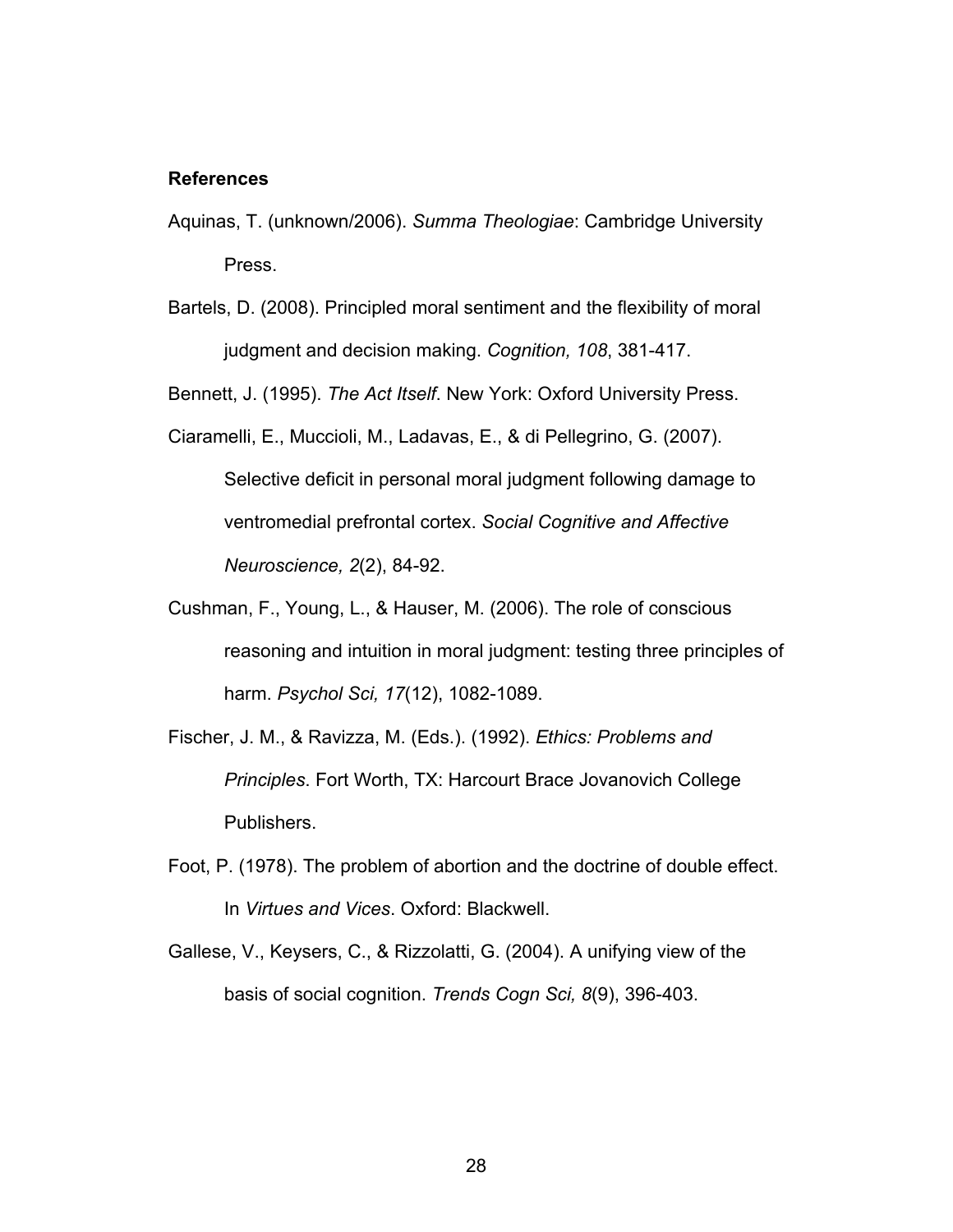- Greene, J., Morelli, S., Lowenberg, K., Nystrom, L., & Cohen, J. (2008). Cognitive load selectively interferes with utilitarian moral judgment. *Cognition, 107*(3), 1144-1154.
- Greene, J. D., Nystrom, L. E., Engell, A. D., Darley, J. M., & Cohen, J. D. (2004). The neural bases of cognitive conflict and control in moral judgment. *Neuron, 44*(2), 389-400.
- Greene, J. D., Sommerville, R. B., Nystrom, L. E., Darley, J. M., & Cohen, J. D. (2001). An fMRI investigation of emotional engagement in moral judgment. *Science, 293*(5537), 2105-2108.
- Haidt, J. (2001). The emotional dog and its rational tail: A social intuitionist approach to moral judgment. *Psychological Review, 108*, 814-834.
- Hauser, M. (2006). *Moral Minds: How Nature Designed Our Universal Sense of Right and Wrong*. New York: Ecco.
- Hauser, M., Cushman, F., Young, L., Jin, R. K., & Mikhail, J. (2007). A Dissociation Between Moral Judgments and Justifications. *Mind and Language, 22*(1), 1-21.
- Koenigs, M., Young, L., Adolphs, R., Tranel, D., Cushman, F., Hauser, M., et al. (2007). Damage to the prefrontal cortex increases utilitarian moral judgements. *Nature, 446*(7138), 908-911.
- Lakoff, G., & Johnson, M. (1999). *Philosophy in the flesh : the embodied mind and its challenge to Western thought*. New York: Basic Books.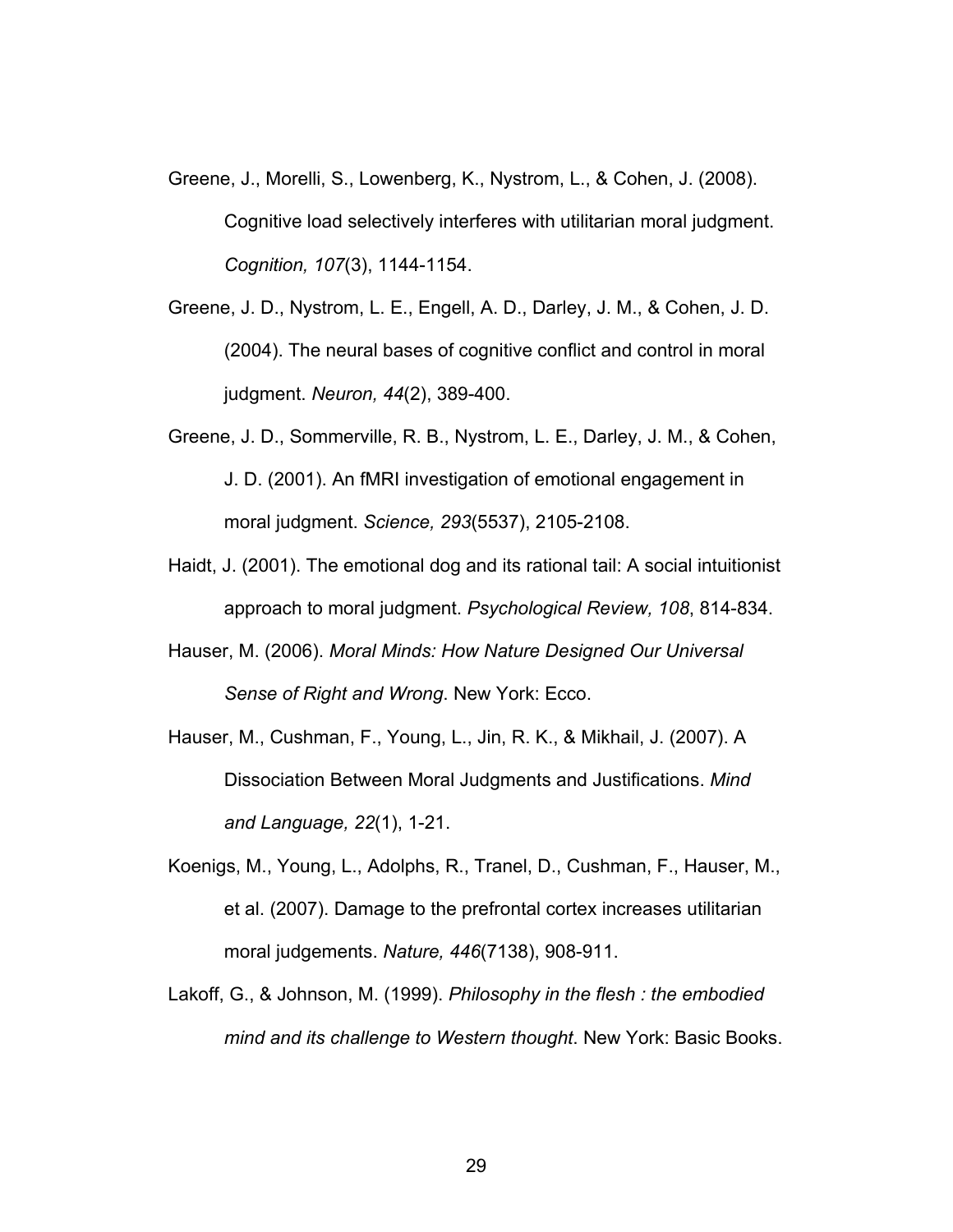- Mendez, M. F., Anderson, E., & Shapira, J. S. (2005). An investigation of moral judgement in frontotemporal dementia. *Cogn Behav Neurol, 18*(4), 193-197.
- Mikhail, J. (2000). *Rawls' Linguistic Analogy: A Study of the "Generative Grammar" Model of Moral Theory Described by John Rawls in A Theory of Justice.* Unpublished doctoral dissertation, Cornell University.
- Mikhail, J. (2007). Universal moral grammar: theory, evidence and the future. *Trends Cogn Sci, 11*(4), 143-152.
- Moore, A., Clark, B., & Kane, M. (2008). Who shalt not kill?: Individual differences in working memory capacity, executive control, and moral judgment. *Psychological Science, 19*(6), 549-557.
- Nichols, S., & Mallon, R. (2005). Moral dilemmas and moral rules. *Cognition*.
- Petrinovich, L., O'Neill, P., & Jorgensen, M. (1993). An empirical study of moral intuitions: Toward an evolutionary ethics. *Journal of Personality and Social Psychology, 64*, 467-478.
- Prinz, J. (2002). *Furnishing the mind: Concepts and Their Perceptual Basis*. Cambridge, MA: MIT.
- Royzman, E. B., & Baron, J. (2002). The preference for indirect harm. *Social Justice Research, 15*, 165-184.